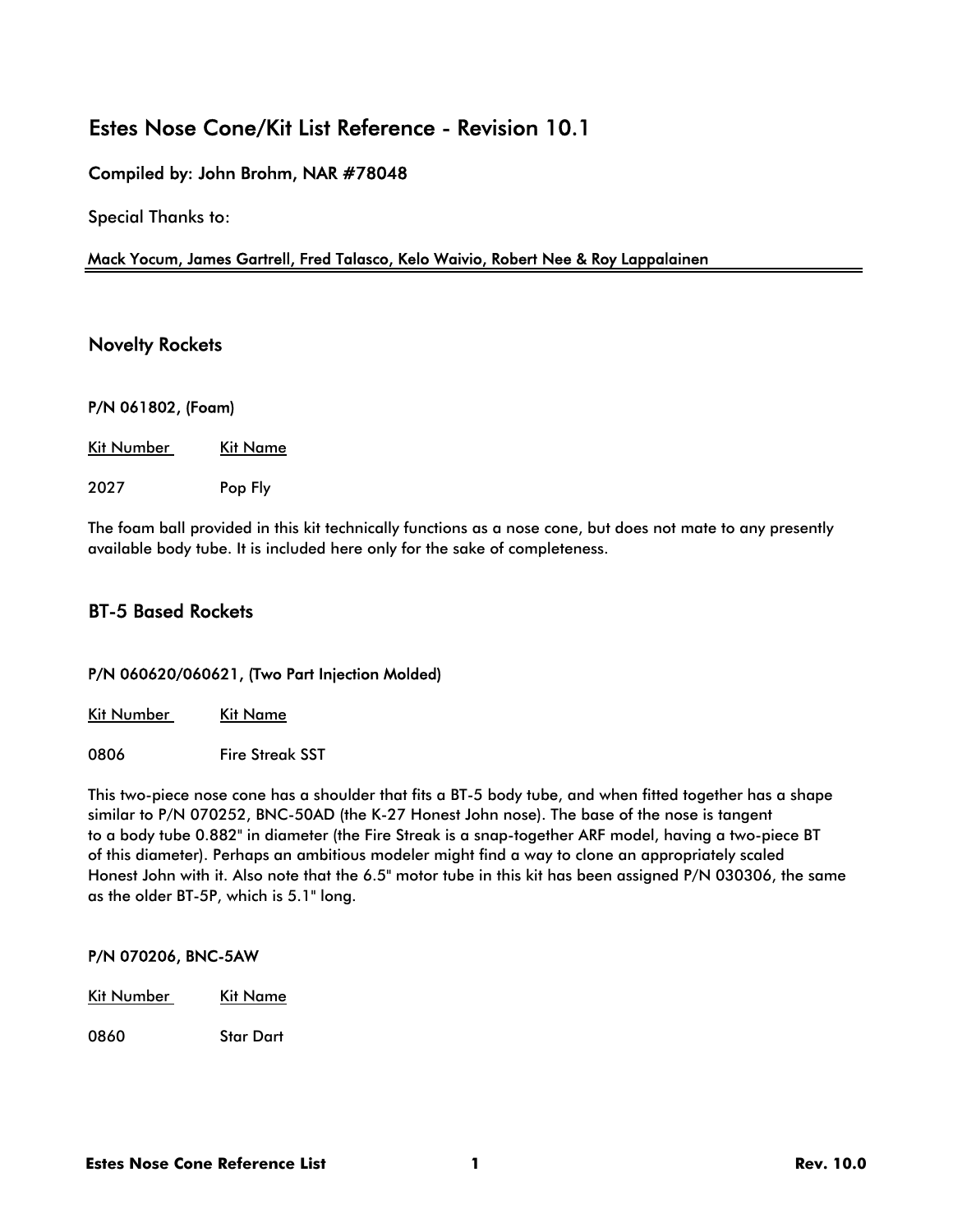### P/N 070208, BNC-5AX

| Kit Number | Kit name    |
|------------|-------------|
| 0802/TK-2  | Screamer    |
| 0815       | Javelin     |
| 0861       | <b>SARK</b> |

### P/N 070210, BNC-5BA

| Kit Number | Kit Name            |  |
|------------|---------------------|--|
| TK-5/0805  | Mini-BOMARC         |  |
| 1220       | <b>Mars Snooper</b> |  |

### P/N 070212, BNC-5E

| Kit Number | Kit Name       |
|------------|----------------|
| $K-33$     | <b>Trident</b> |
| 0815       | Super Flea     |
| 0874       | Exocet         |
| 1233       | <b>Trident</b> |

### P/N 070214, BNC-5S

| Kit Number | Kit Name    |
|------------|-------------|
| K-17       | Aerobee 300 |
| 1217       | Aerobee 300 |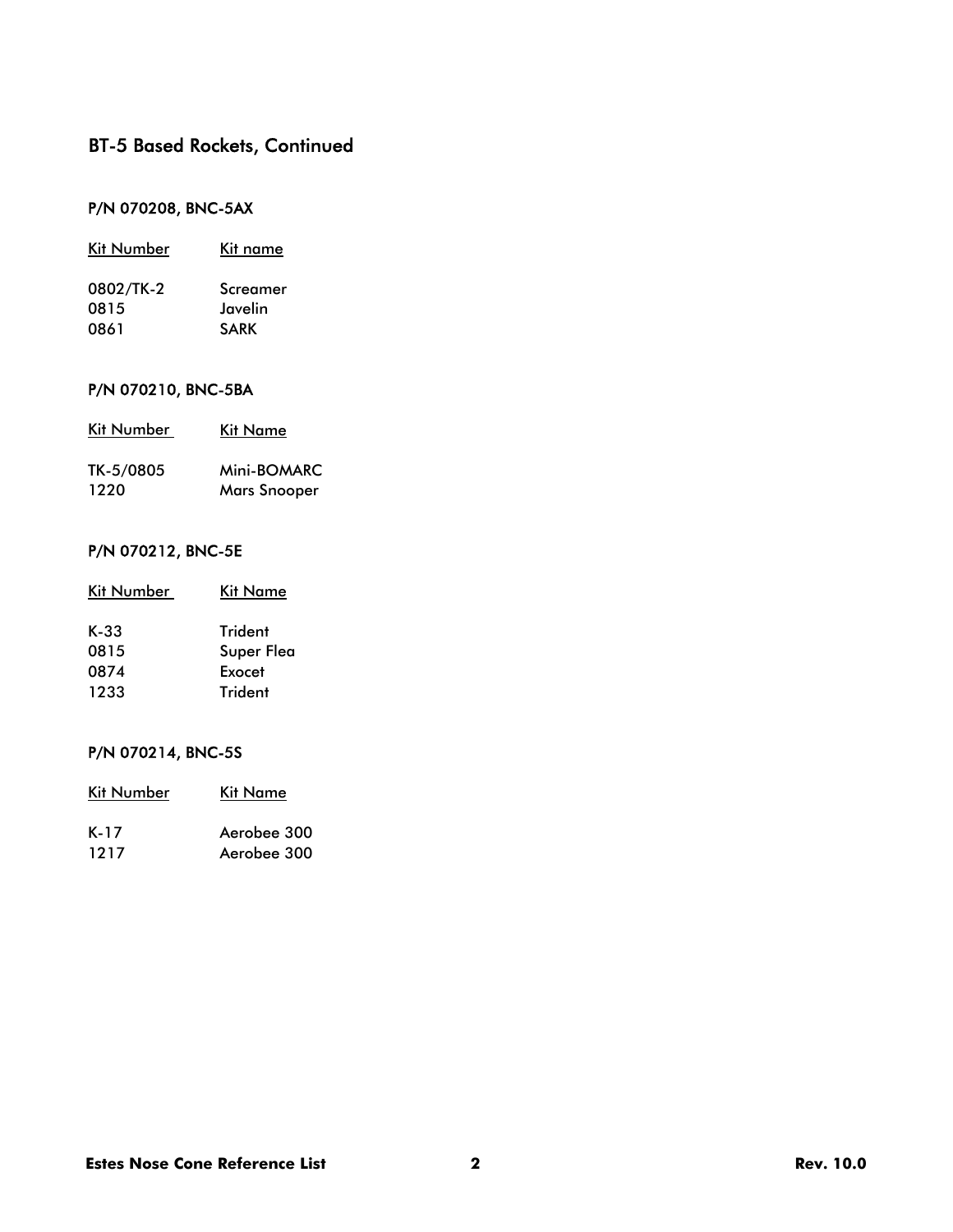### P/N 070216, BNC-5V

| Kit Number | Kit Name            |
|------------|---------------------|
| K-20       | <b>Mars Snooper</b> |
| TK-1/0801  | Mosquito            |
| 0875       | <b>Dragonfly</b>    |
| 0890       | Jammin'             |
| 0897       | Lumina              |
| 1361       | Skytracer           |
| 2063       | <b>Mars Snooper</b> |

#### P/N 070217, (Balsa)

| Kit Number | Kit Name         |
|------------|------------------|
| 0893       | <b>Red Alert</b> |

### P/N 070218, BNC-5W

| Kit Number | Kit Name            |
|------------|---------------------|
| $K-20$     | <b>Mars Snooper</b> |
| $K-33$     | <b>Trident</b>      |
| 0874       | IQSY Tomahawk       |
| 1233       | <b>Trident</b>      |
| 2063       | <b>Mars Snooper</b> |
|            |                     |

### P/N 070305, PNC-5V (Injection Molded)

| Kit Number | Kit Name |
|------------|----------|
| 0801       | Mosquito |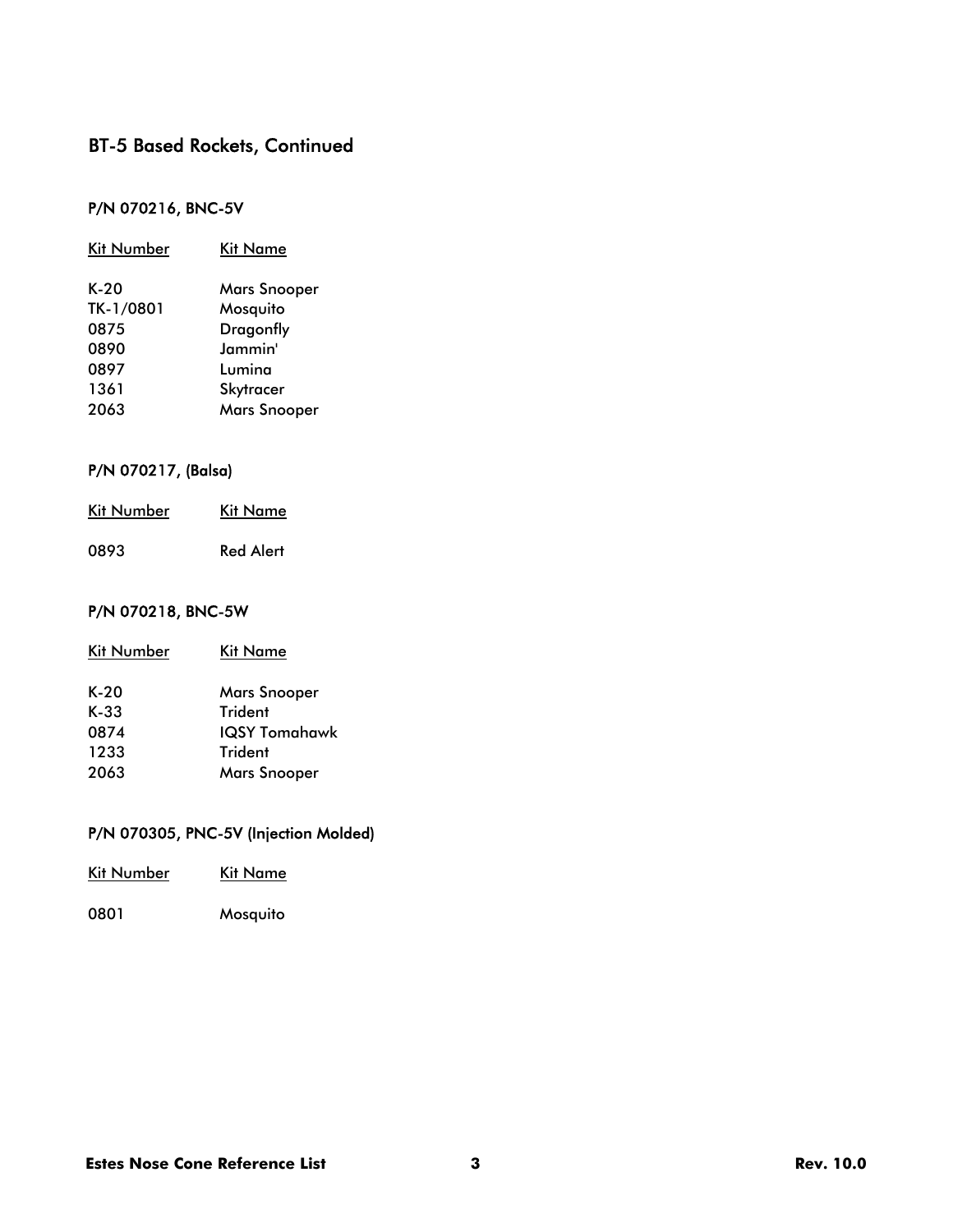#### P/N 072600, PNC-5A (Injection Molded)

| <u>Kit Number</u> | Kit Name           |
|-------------------|--------------------|
| 0802              | Quark              |
| 0835              | Nike-Arrow         |
| 0860*             | Star Dart          |
| 0866              | Mini Tri-Pak       |
| 0870              | Pulsar             |
| 0871              | Vector             |
| 0872              | Sparrow            |
| 0873              | Hawkeye            |
| 0880              | <b>Skinny Mini</b> |
| 0885              | Sprite             |
| 0886              | Gnome              |
| 0887              | Leprechaun         |
| 0898              | Mini-Cobra         |
| 1945              | Searcher           |
| 1957              | Nike-Apache        |
| 2009              | Rainmaker          |
| 2046              | Surveyor           |
| 2075              | <b>ARV Condor</b>  |
| 2109              | Renegade           |
| 2150              | Rattler-7          |
| 2159              | Fire Flash         |

\* In 1987 (the last year for the Star Dart), Estes replaced the BNC-5AW nose (see above) with the PNC-5A. The kit also had its fin stock replaced with the die cut fin sheet from kit #0871, Vector. These changes meant that in its last year, the Star Dart was a virtual clone of the Vector, except for its livery.

### P/N 072609, (Injection Molded)

| Kit Number | Kit Name |
|------------|----------|
| 0810       | Swift    |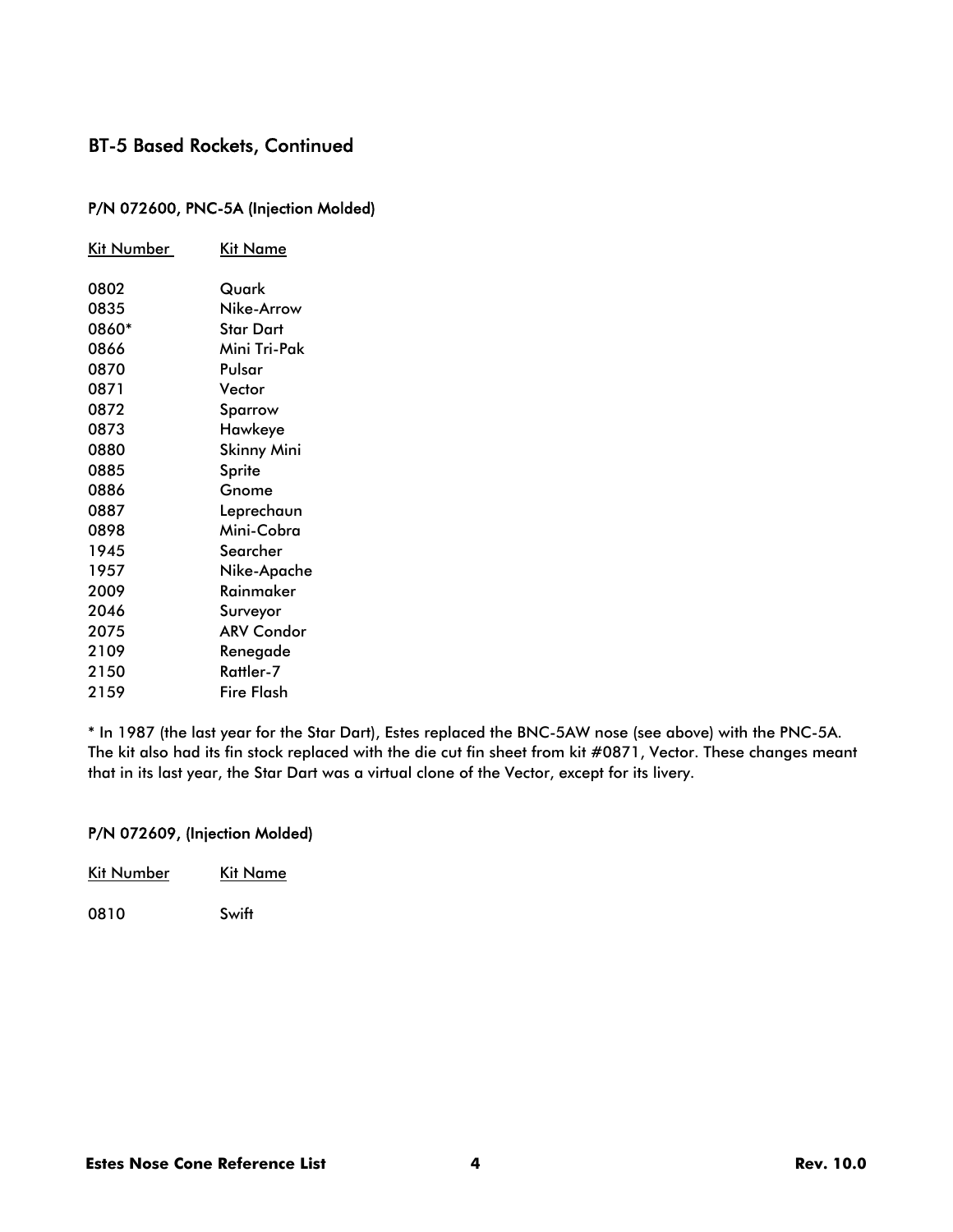# BT-10 Based Rockets

### P/N 070220, BNC-10A

| Kit Number | Kit Name      |
|------------|---------------|
| K-4        | <b>Streak</b> |
| 1204       | Streak        |

# BT-20 Based Rockets

### P/N 060567, (Injection Molded)

| <b>Kit Number</b> | Kit Name |
|-------------------|----------|
|                   |          |

1247/2053 Paveway III

### P/N 070224, BNC-20A

| Kit Name |
|----------|
| Midget   |
| Phantom  |
| Falcon   |
| Starlab  |
|          |

### P/N 070226, BNC-20AM

| <b>Kit Number</b> | Kit Name |
|-------------------|----------|
| K-53              | Stinger  |
| 1911              | Courier  |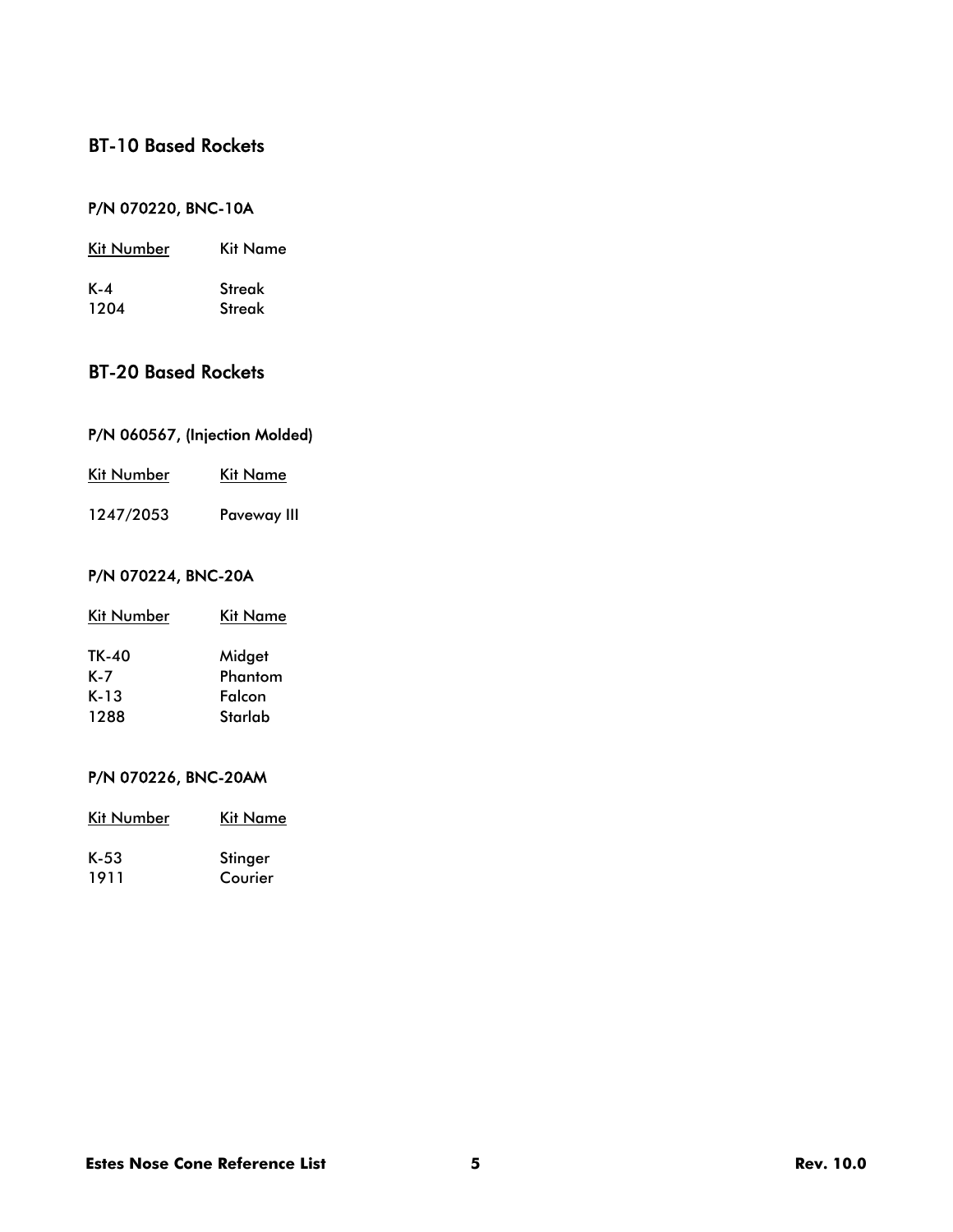### P/N 070230, BNC-20B

| Kit Number | Kit Name                 |
|------------|--------------------------|
| K-5        | Apogee II                |
| K-19       | Invader                  |
| K-24       | Gyroc                    |
| K-34       | Nighthawk                |
| K-42       | <b>Orbital Transport</b> |
| 1205       | Apogee II                |
| 1224       | Gyroc                    |
| 1242       | <b>Orbital Transport</b> |
| 1355       | Spin Fin                 |
| 1366       | <b>Star Speeder</b>      |
| 1984       | Phaser                   |
| 2033       | <b>Trident II</b>        |

### P/N 070231, BNC-20CB

| Kit Number | Kit Name  |
|------------|-----------|
| 1279       | Nike-Ajax |

### P/N 070234, BNC-20L

| <b>Kit Number</b> | Kit Name |
|-------------------|----------|
|                   |          |

TK-3/0803 Mini-Bertha

### P/N 070236, BNC-20N

| <b>Kit Number</b> | Kit Name       |
|-------------------|----------------|
| $K-20$            | Mars Snooper   |
| K-31              | Star Blazer    |
| $K-45$            | Beta           |
| 0806              | Pegasus        |
| 0817              | Aero-Hi        |
| TK-45/0845        | Beta           |
| 0846              | <b>Eclipse</b> |
| 0862              | A.S.P.         |
|                   |                |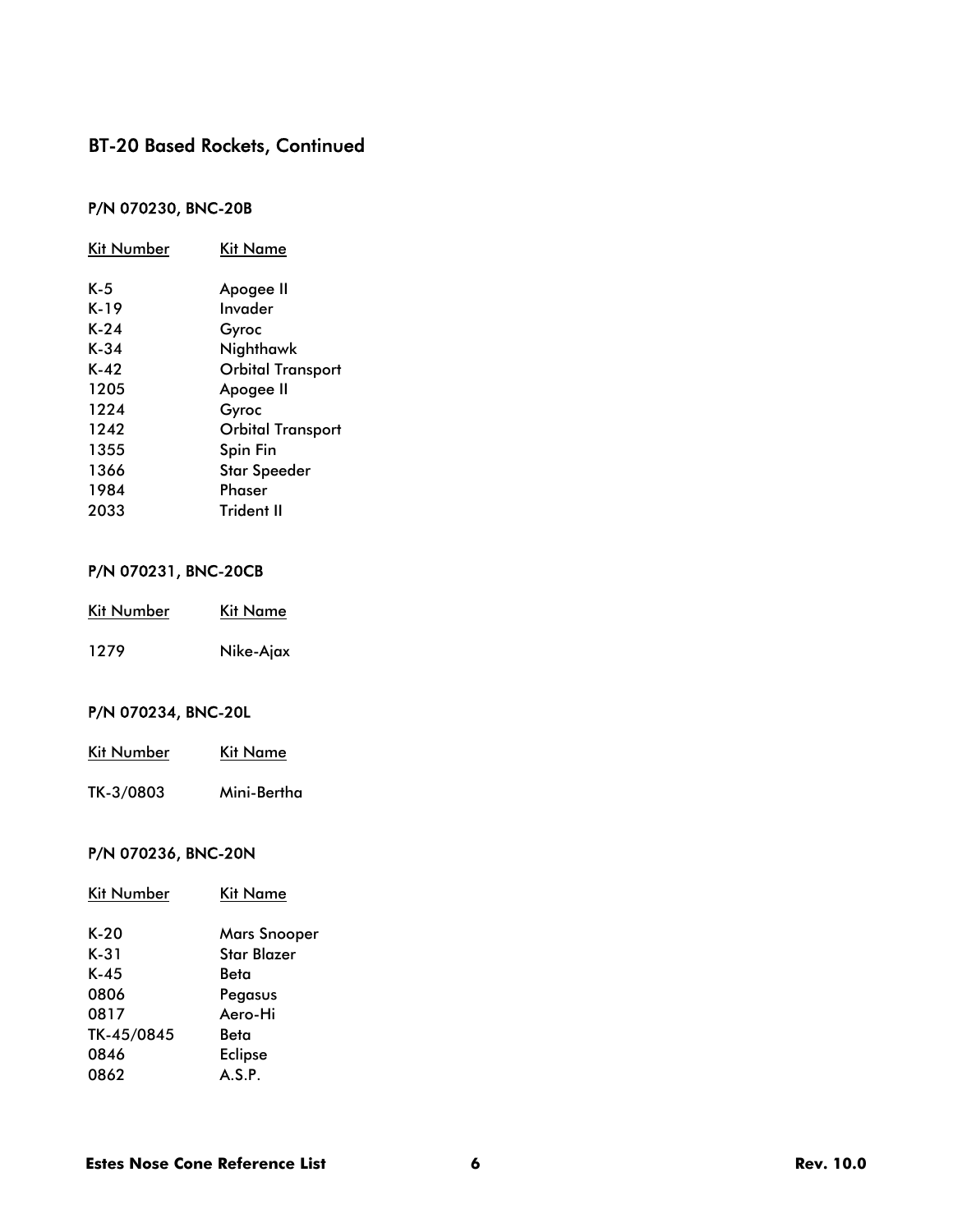### P/N 070236, BNC-20N, Continued

| Kit Number | Kit Name               |
|------------|------------------------|
| 1220       | <b>Mars Snooper II</b> |
| 1292       | Wizard                 |
| 2063       | <b>Mars Snooper</b>    |
|            |                        |

### P/N 070238, BNC-20P

| Kit Number | Kit Name |
|------------|----------|
| K-9        | Spaceman |

### P/N 070240, BNC-20R

| <b>Kit Number</b> | Kit Name            |
|-------------------|---------------------|
| K-11              | <b>WAC Corporal</b> |
| 0818              | Roque               |
| 1211              | <b>WAC Corporal</b> |
| 1951              | <b>Mighty Moe</b>   |

## P/N 070241, BNC-20Y

| Kit Number | Kit Name |
|------------|----------|
|            |          |

1381 Yankee

#### P/N 070288, BNC-20AZ

| <b>Kit Number</b> | Kit Name          |
|-------------------|-------------------|
| TK-5/0805         | Mini-BOMARC       |
| 0865              | Mini Mean Machine |
| 1931              | Delta Wedge       |
| 2033              | Trident II        |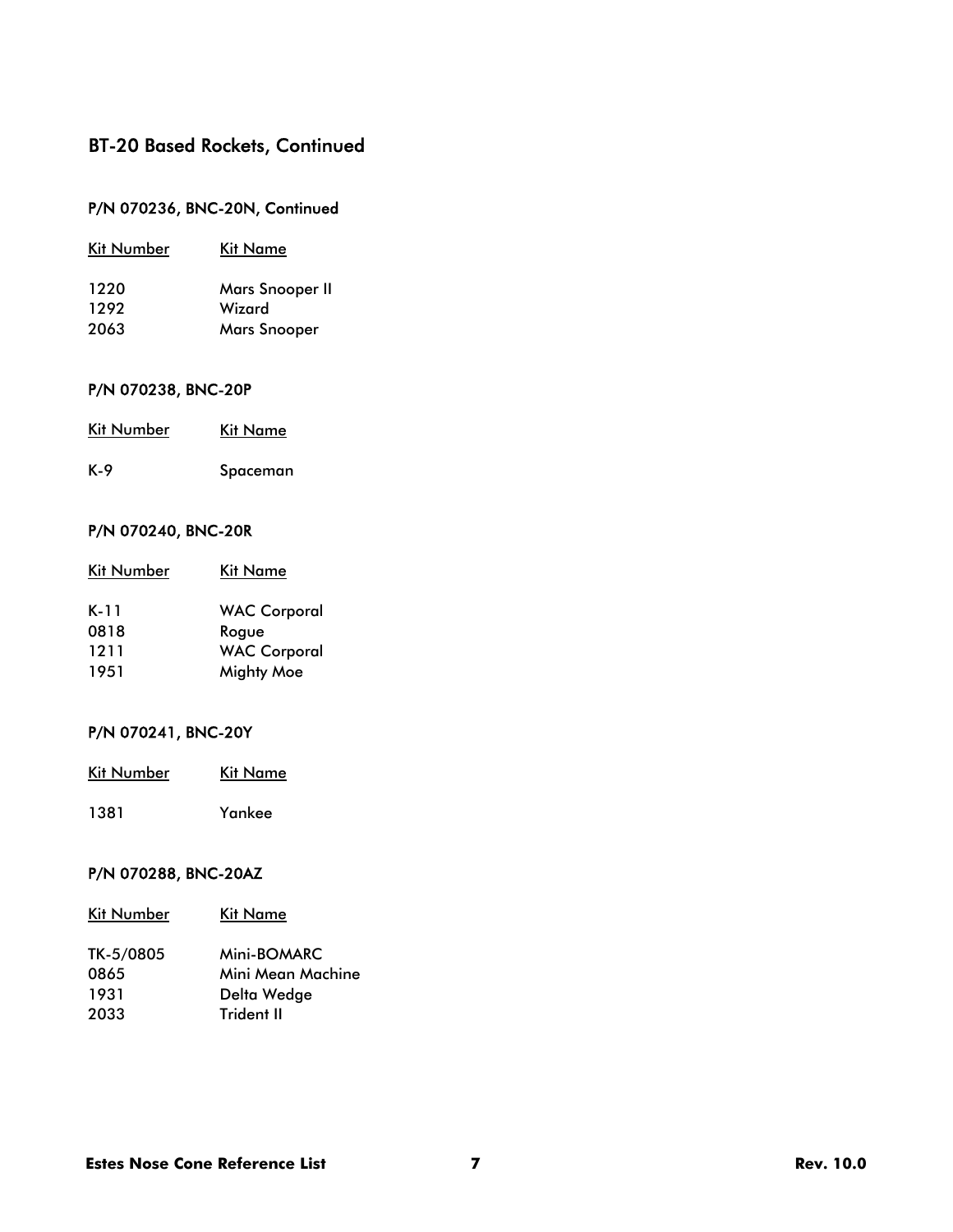### P/N 070323, (Injection Molded)

- Kit Number Kit Name
- 1381 Yankee

### P/N 071006, PNC-20ED (Injection Molded)

| Kit Number | Kit Name     |
|------------|--------------|
| $K-54$     | <b>SAROS</b> |
| 1254       | <b>SAROS</b> |
| 1344       | <b>NOMAD</b> |

#### P/N 071032, PNC-20N (Blow Molded)

| Kit Number | Kit Name          |
|------------|-------------------|
| 0846       | <b>Eclipse</b>    |
| 0863       | <b>Star Liner</b> |
| 0868       | <b>Big Yank</b>   |
| 1390       | Aero-Fin          |

#### P/N 071095, (Blow Molded)

| Kit Number | Kit Name |
|------------|----------|
|            |          |

| $1941*$ | <b>Fox Fire</b>    |
|---------|--------------------|
| 1999    | Corsair            |
| 2039    | <b>Space Racer</b> |

\* The Fox Fire face card specifies the kit as 0.976" (BT-50). This is an error - the Fox Fire is BT-20 based.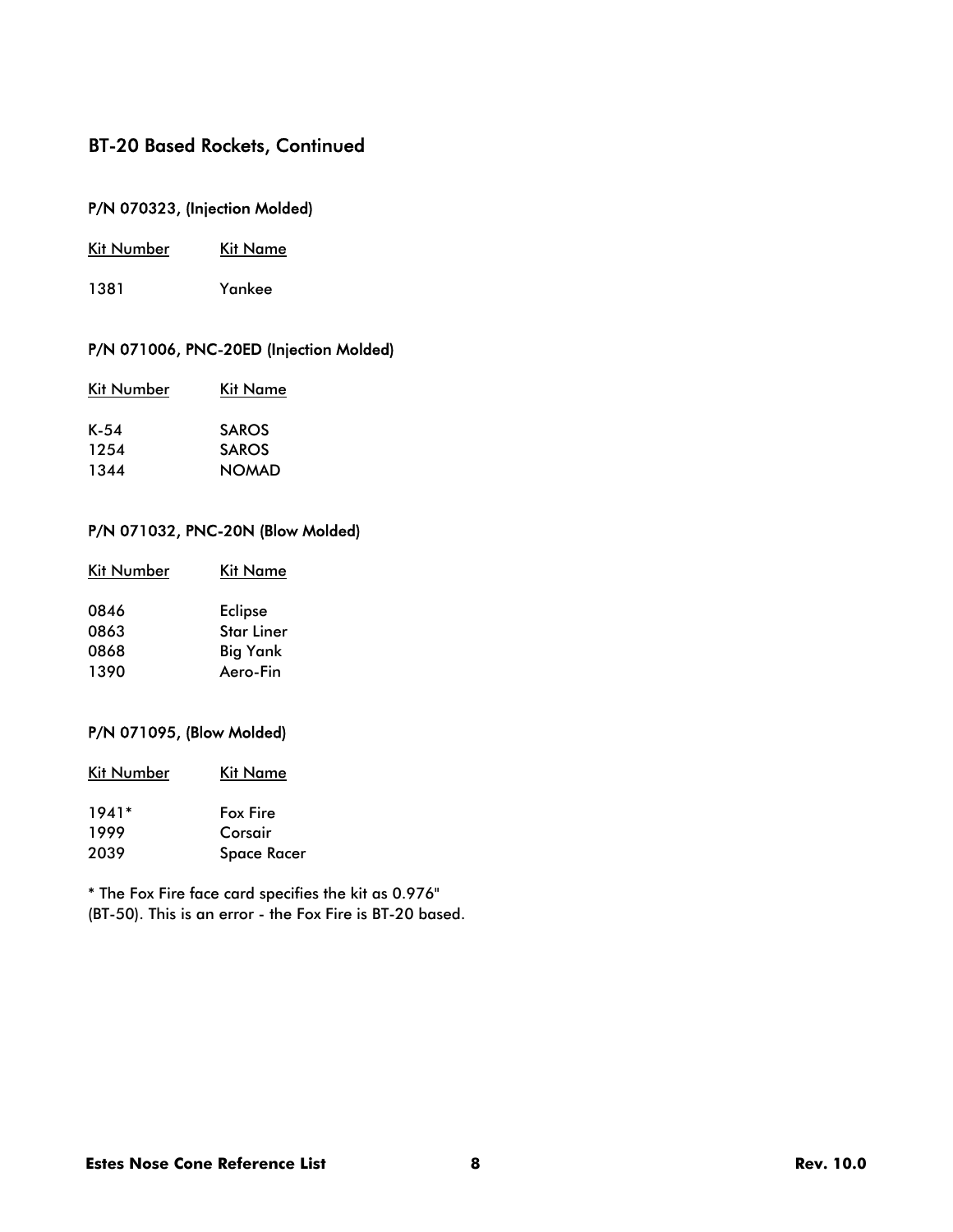### P/N 072602, PNC-20A (Injection Molded)

| Kit Number | Kit Name             |
|------------|----------------------|
| 0834       | X-Ray                |
| 0846       | <b>Eclipse</b>       |
| 0868       | <b>Big Yank</b>      |
| 0876       | Micron               |
| 0882       | Ninja                |
| 0895       | <b>Solar Warrior</b> |
| 0896       | Mini Patriot         |
| 1292       | Wizard               |
| 1911       | Courier              |
| 1917       | Zinger               |
| 1936       | Sunbird              |
| 1937       | Astro                |
| 1938       | Laser                |
| 1939       | Nebulon Warrior      |
| 1949       | Viking               |
| 1950       | Echo                 |
| 1956       | Blazer               |
| 1986       | Reliant              |
| 1991       | Zipper               |
| 1991       | <b>Blue Star</b>     |
| 1994       | Ram Jet              |
| 2004       | Tornado              |
| 2005       | Javelin              |
| 2040       | Stinger              |
| 2096       | <b>Turbo Copter</b>  |
| 2136       | Gemini DC            |
| 2170       | Star Dart            |
| 2171       | Sizzler              |
| 2178       | Hi-Flier             |

### P/N 072602, PNC-20A (Injection Molded), Continued

| Kit Number | Kit Name |  |  |
|------------|----------|--|--|
|            |          |  |  |

2186 Eagle Boost Glider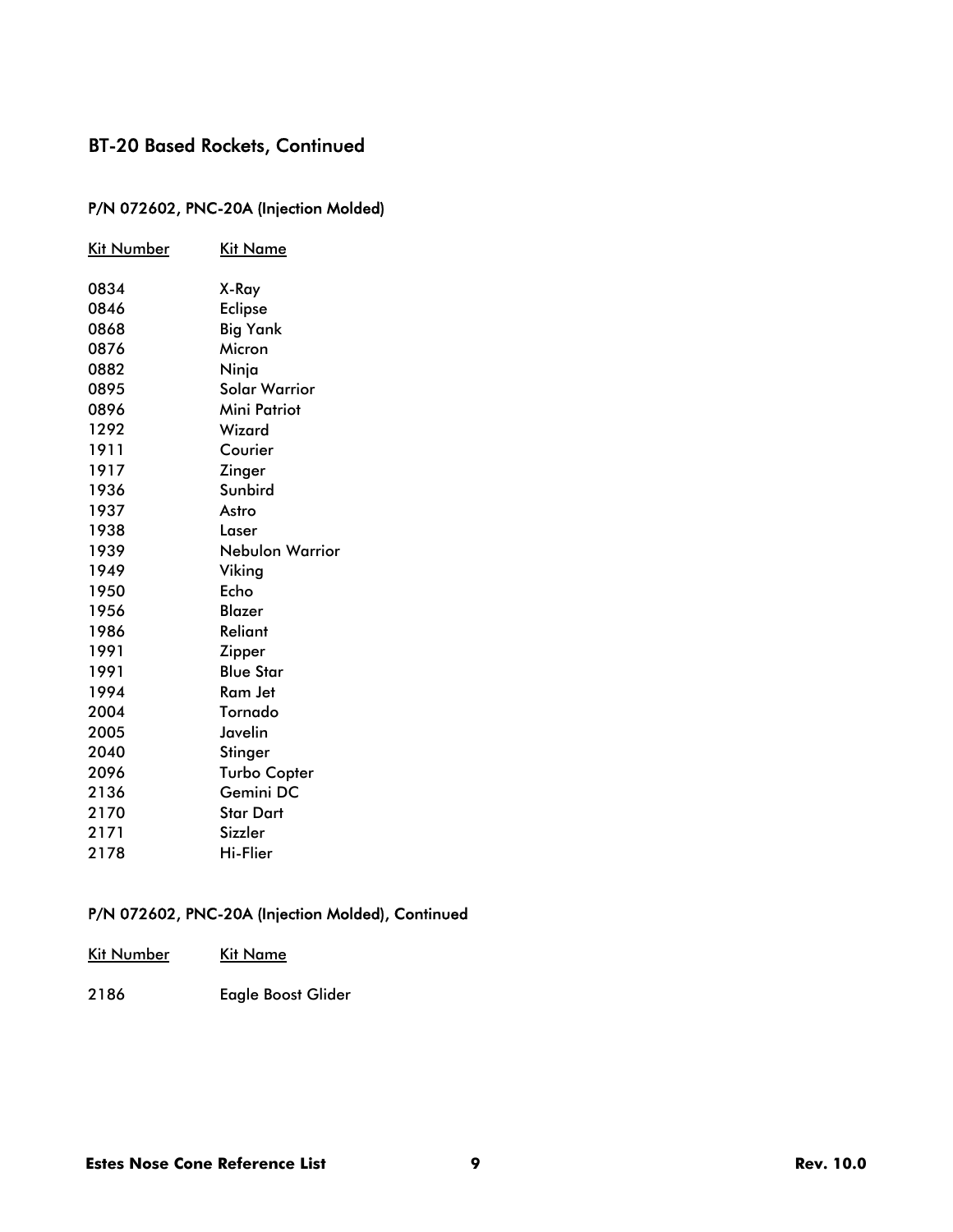### P/N 072606, PNC-20 (Injection Molded)

Kit Number Kit Name

1259 Orbital Transport

#### P/N 072701, PNC-20 (Injection Molded)

0804 Firehawk

This nose cone is identical to P/N 072602, PNC-20A, except for it being pre-colored Red.

#### P/N 072702, PNC-20 (Injection Molded)

0803 Bandito

This nose cone is identical to P/N 072602, PNC-20A, except for it being pre-colored Green.

### BT-30 Based Rockets

#### P/N 070244, BNC-30D

| Kit Number | Kit Name  |
|------------|-----------|
| K-1        | Scout     |
| $K-15$     | Sprite    |
| TK-4/0804  | Hornet    |
| 0878       | Scout II  |
| 1201       | Scout     |
| 1959       | Scout III |

#### P/N 070246, BNC-30E

| Kit Number | Kit Name           |
|------------|--------------------|
| K-2        | Mark               |
| $K-2A$     | Mark II            |
| K-3        | <b>Space Plane</b> |
| 1202       | Mark II            |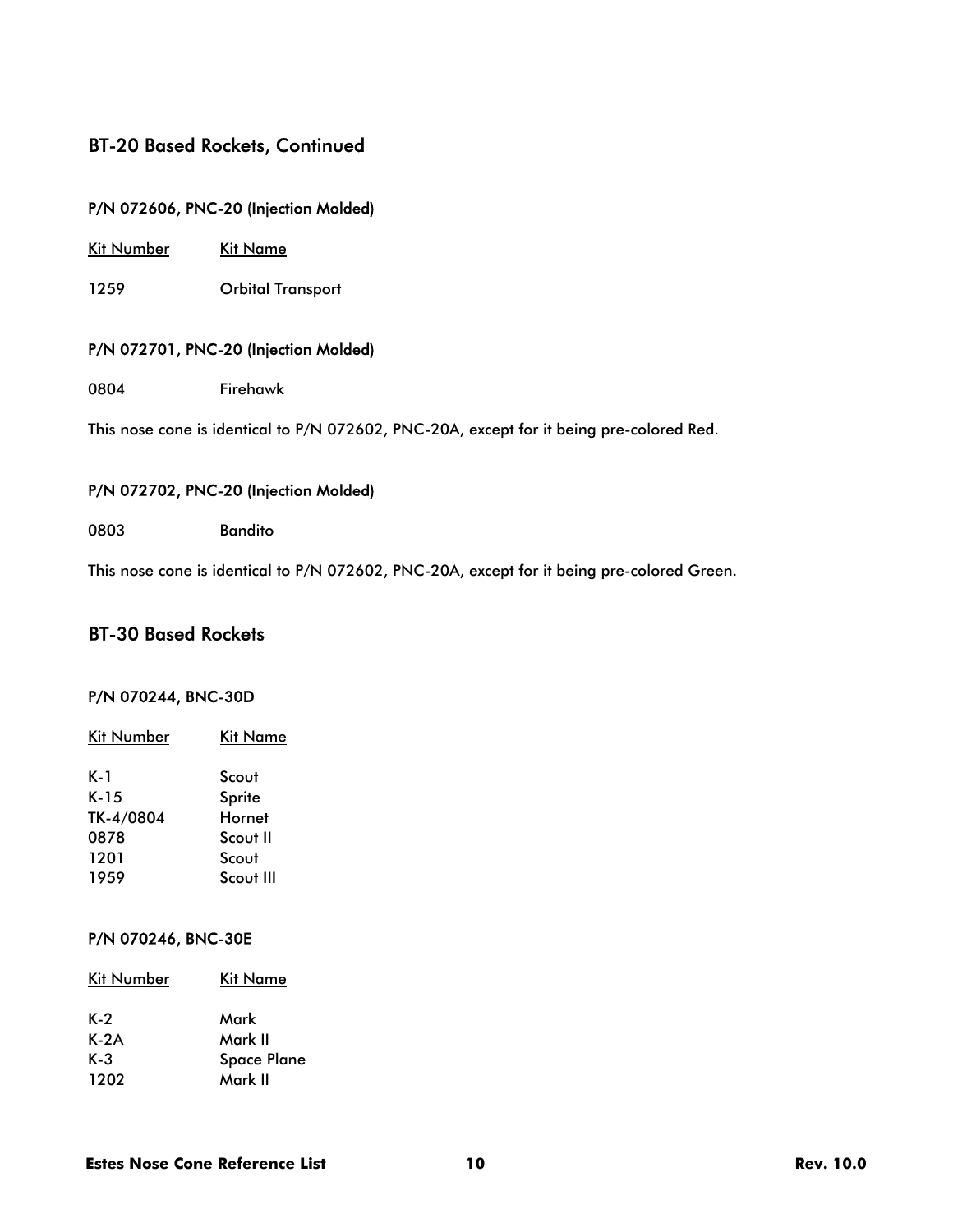#### P/N 070250, BNC-30N

| Kit Number | Kit Name        |  |
|------------|-----------------|--|
| K-8        | <b>Sky Hook</b> |  |
| 1208       | <b>Sky Hook</b> |  |

### BT-46 Based Rockets

#### P/N ??????, PRP-84 (Injection Molded)

- Kit Number Kit Name
- 1284 Space Shuttle

Nose cone for the SRB tubes. BT-46 is identical to Centuri ST-8.

### BT-50 Based Rockets

#### P/N 032487, PRP-1H (Injection Molded)

| Kit Number | Kit Name            |  |
|------------|---------------------|--|
| 1328       | Kadet               |  |
| $1357*$    | SAM-4               |  |
| 1416       | <b>Challenger I</b> |  |

\* Issued under P/N 032492. The SAM-4 and the Challenger 1 have the same nose. This 2 pc nose is 4-1/4" long and is very similar to the PNC-50Y (4-3/8"L).

#### P/N 033229, (Injection Molded)

- Kit Number Kit Name
- 1337 NASA Space Shuttle Orbiter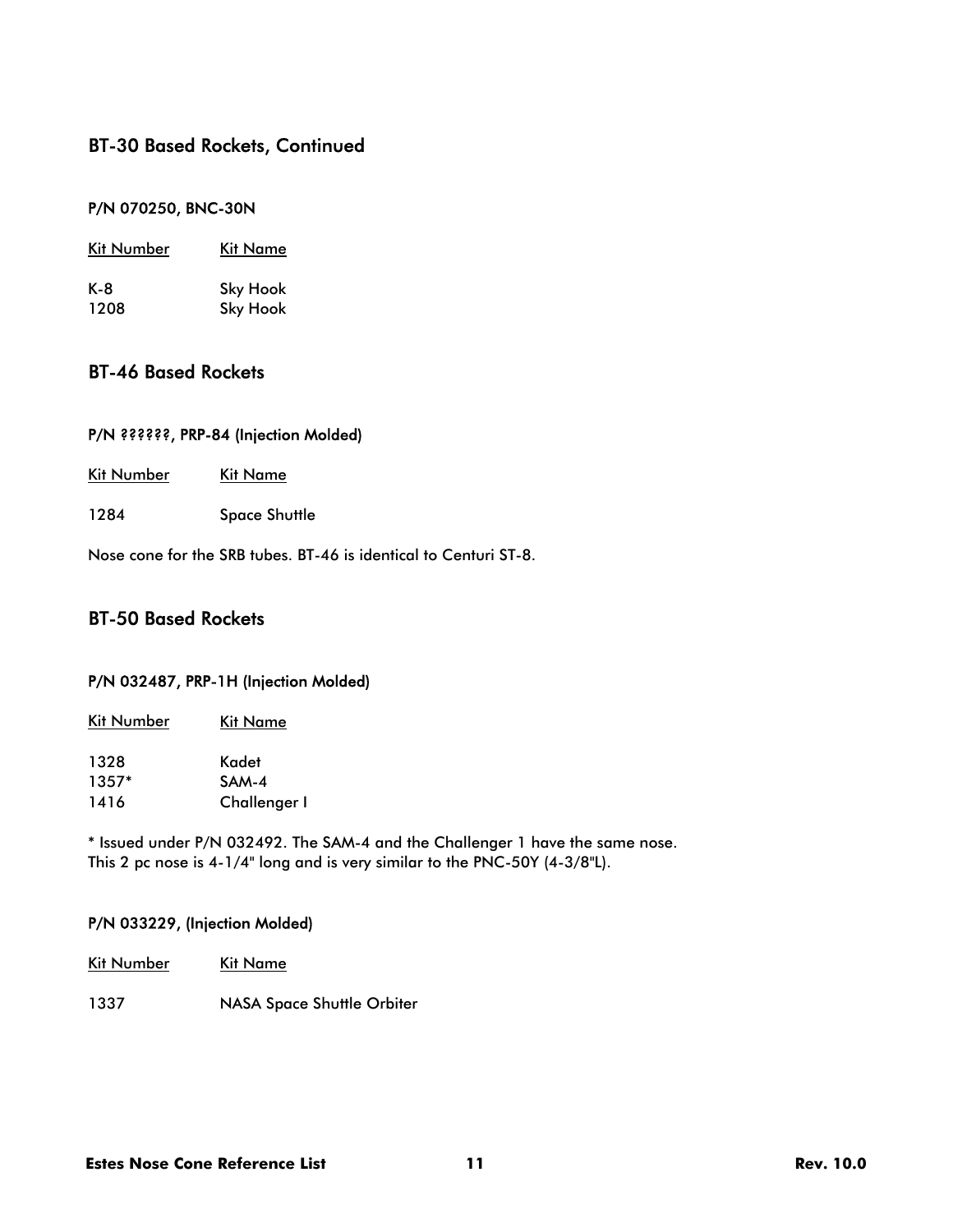### P/N 045015, CPNC-50K (Injection Molded)

| Kit Number | Kit Name |  |
|------------|----------|--|
| K-7B       | Phantom  |  |
| 1207       | Phantom  |  |

Clear plastic version of the PNC-50K

### P/N 061299, PNC-50E (Blow Molded)

| <b>Kit Number</b> |  | <b>Kit Name</b> |
|-------------------|--|-----------------|
|                   |  |                 |

2117 Screaming Eagle\*

\* This kit has a nose similar in shape to P/N 071001, PNC-50SP (5-5/8" long), only it is shorter (4-7/8" long) and the canopy portion is more pronounced.

#### P/N 070252, BNC-50AD

| Kit Number | Kit Name    |  |
|------------|-------------|--|
| K-27       | Honest John |  |
| 1227       | Honest John |  |

#### P/N 070254, BNC-50AR

| Kit Number   | Kit Name                                                                  |
|--------------|---------------------------------------------------------------------------|
|              |                                                                           |
| $\mathbf{z}$ | $\mathbf{c}_{1}$ , $\mathbf{c}_{2}$ , $\mathbf{c}_{3}$ , $\mathbf{c}_{4}$ |

| KC-4 | Starship Vega        |
|------|----------------------|
| 0653 | <b>Starship Vega</b> |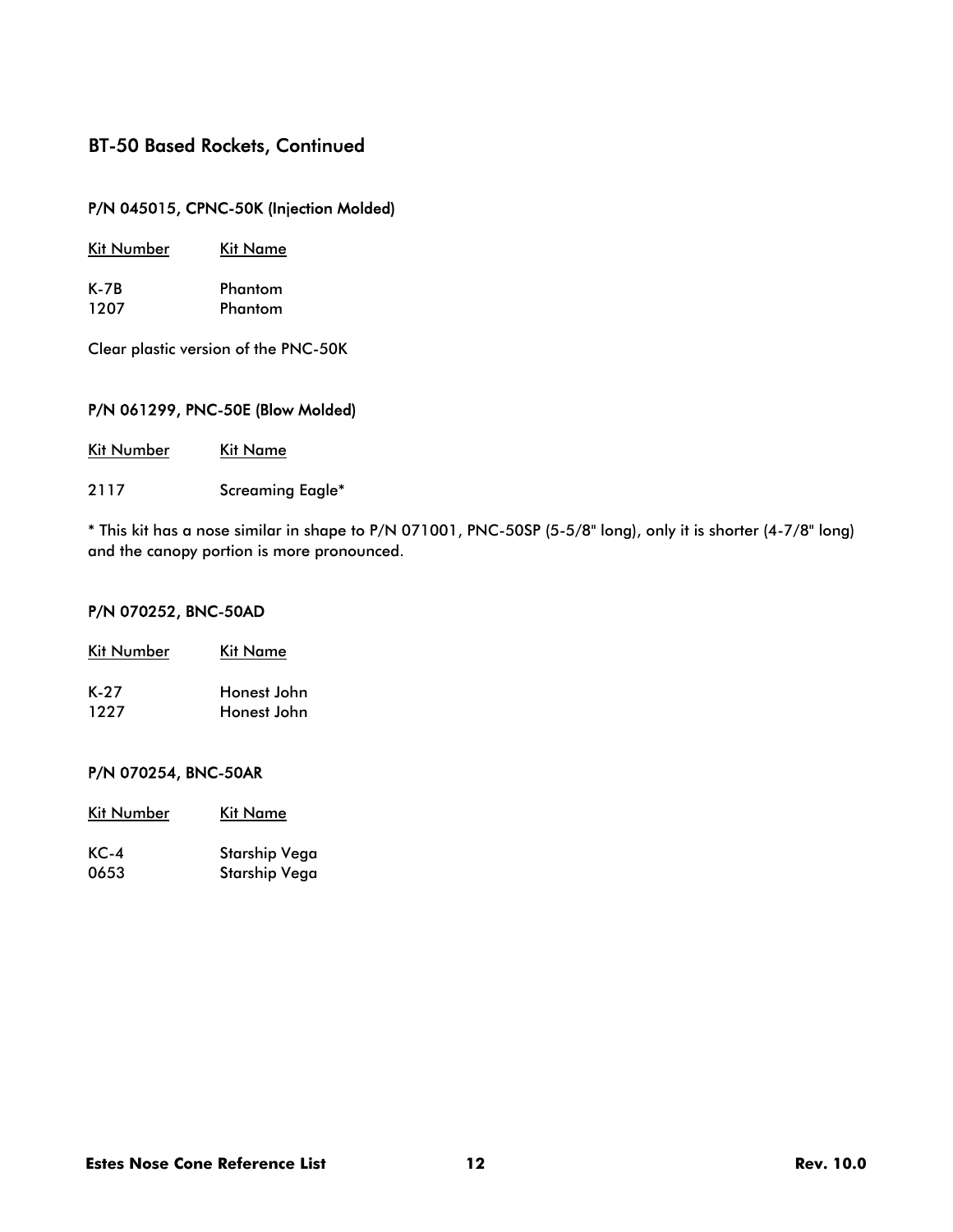### P/N 070256, BNC-50J

| Kit Number | Kit Name                      |
|------------|-------------------------------|
| $K-33$     | Trident                       |
| $K-40$     | Midget                        |
| 0867       | Airborne Surveillance Missile |
| 0877       | Meanie                        |
| 1233       | Trident                       |
| 1273       | Andromeda                     |
| 1297       | Solar Sailer                  |
| 1940       | Marte Mk. 2                   |
| 2033       | Trident II                    |
| 2044       | Solar Sailer II               |
|            |                               |

#### P/N 070257, BNC-50BA

| <b>Kit Number</b> | Kit Name      |
|-------------------|---------------|
| 0657              | <b>BOMARC</b> |

#### P/N 070258, BNC-50BC

| <b>Kit Number</b> | Kit Name      |
|-------------------|---------------|
| 0816              | Wolverine     |
| 1285              | Teros         |
| 1311              | Laser Torpedo |

### P/N 070260, BNC-50BD

| Kit Number | Kit Name |
|------------|----------|
| 0821       | Firecat  |

### P/N 070262, BNC-50K

| Kit Number | <b>Kit Name</b> |
|------------|-----------------|
|            |                 |

EK-25/1419 Alpha II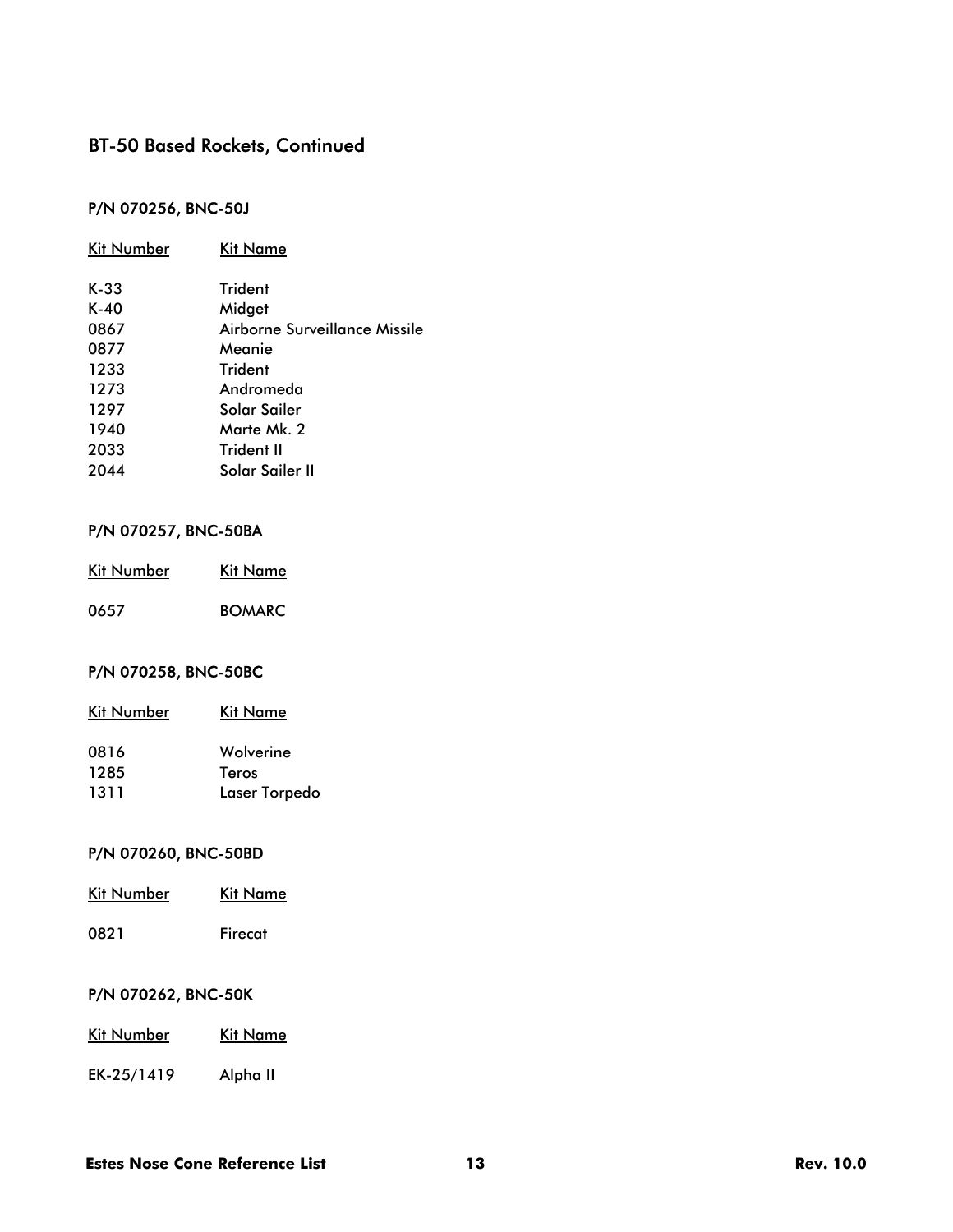### P/N 070262, BNC-50K, Continued

| Kit Number | Kit Name   |
|------------|------------|
| K-10       | Cobra      |
| K-12       | Farside    |
| K-14       | Drifter    |
| K-18       | X-Ray      |
| K-25       | Alpha      |
| K-33       | Trident    |
| K-57       | Sky Dart   |
| 1212       | Farside    |
| 1214       | Drifter    |
| 1218       | X-Ray      |
| 1225       | Alpha      |
| 1233       | Trident    |
| 1257       | Sky Dart   |
| 2024       | $ATA-31$   |
| 2033       | Trident II |

### P/N 070264, BNC-50X

| <b>Kit Number</b> | Kit Name      |
|-------------------|---------------|
| $K-35$            | Constellation |
| K-49              | Sprint        |
| 1235              | Constellation |
| 1249              | Sprint        |

### P/N 070266, BNC-50Y

| Kit Name                      |
|-------------------------------|
| Starlight                     |
| <b>Trident</b>                |
| Avenger                       |
| <b>Orbital Transport</b>      |
| Shrike                        |
| Little John                   |
| Trident                       |
| Orbital Transport             |
| Shrike                        |
| <b>Scissor-Wing Transport</b> |
|                               |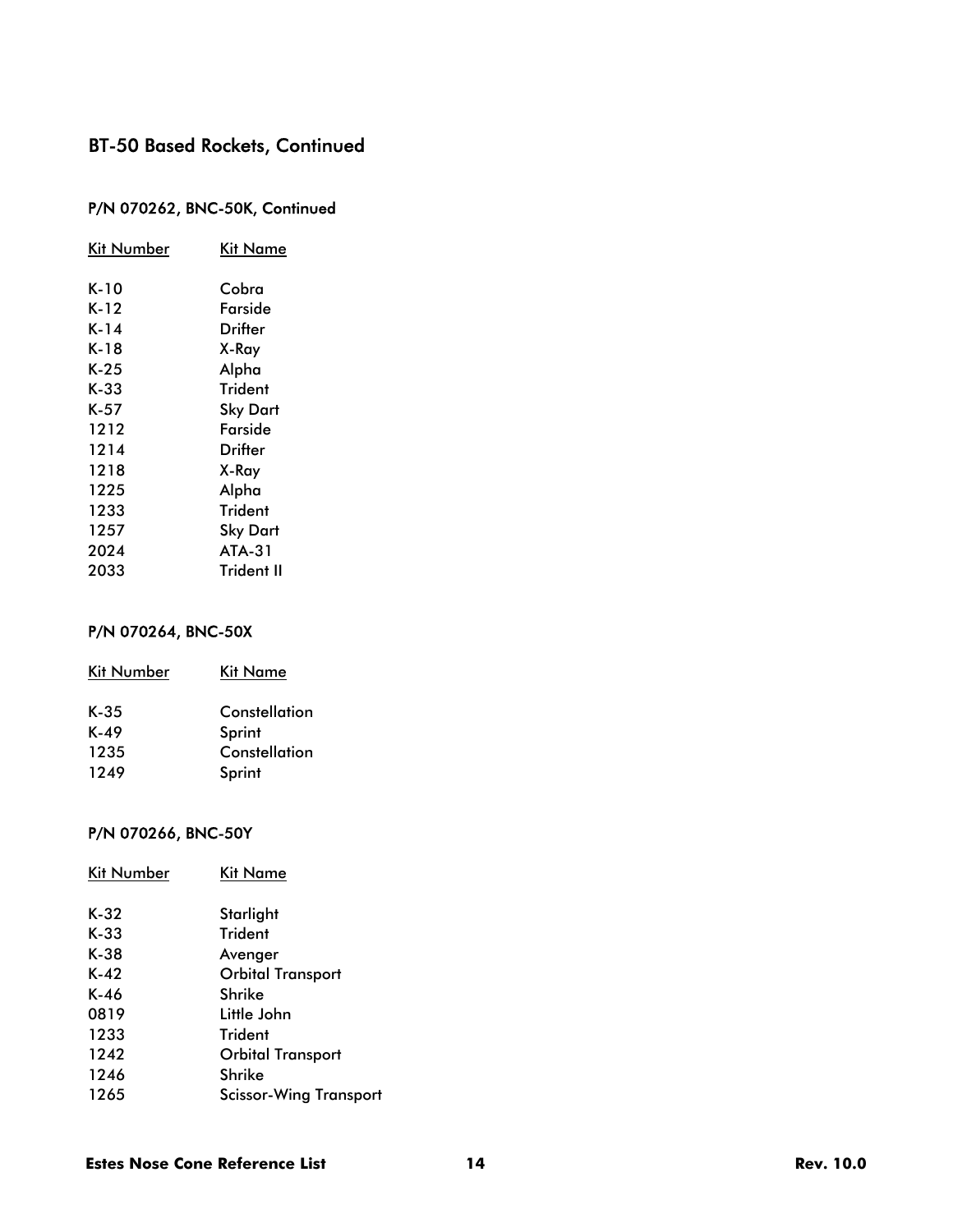#### P/N 070266, BNC-50Y, Continued

|  | Kit Number | <b>Kit Name</b> |
|--|------------|-----------------|
|--|------------|-----------------|

2033 Trident II

#### P/N 071000, PNC-50 (Blow Molded)

| <b>Kit Number</b> | Kit Name |
|-------------------|----------|
| 1374              | Orion    |

# 1928 Manta Bomber

#### P/N 071001, PNC-50SP (Blow Molded)

| Kit Number | Kit Name                            |
|------------|-------------------------------------|
| 1341       | <b>World Federation Space Probe</b> |
| 1361       | Skytracer                           |
| 1364       | Falcon Commander                    |
| 1373       | Soaring Eagle                       |
| 1909       | <b>USSF Fireflash</b>               |
| 1933       | X-16                                |
| 1946       | Starhawk                            |
| 1988       | Argosy                              |
| 2140       | Venom                               |
|            |                                     |

#### P/N 071002, PNC-50SV (Blow Molded)

Kit Number Kit Name

1310 Colonial Viper

The PNC-50SV is identical to the PNC-50X, only it has a molded cutline used to create the forward scoop.

#### P/N 071004, PNC-50M1 (Injection Molded, Chrome Plated)

KC-1 Quasar

#### **Estes Nose Cone Reference List 15 and 15 rev. 10.0** Rev. 10.0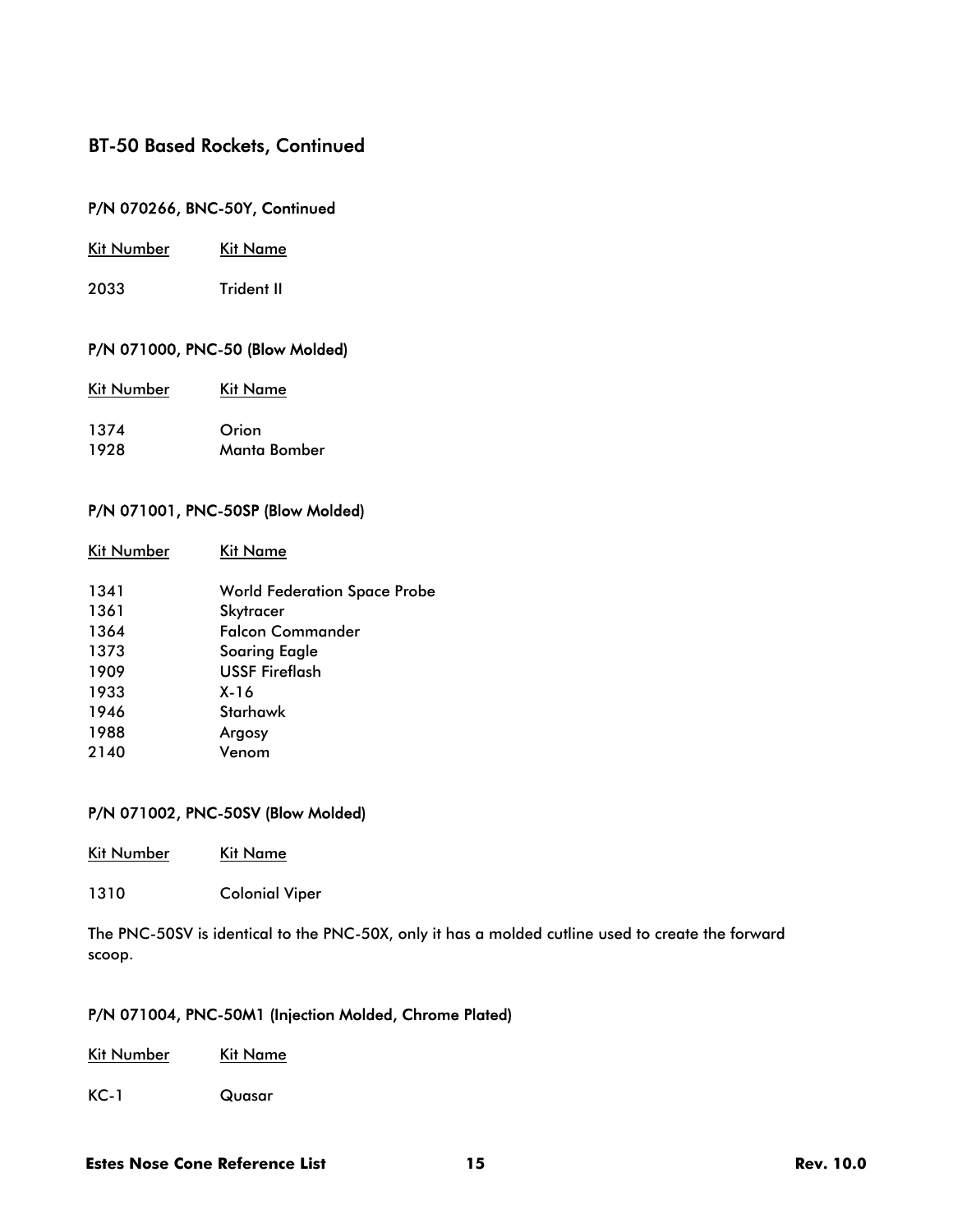### P/N 071005, PNC-50CA (Blow Molded)

| Kit Number | Kit Name                 |
|------------|--------------------------|
| 1281       | Alien invader            |
| 1343       | <b>Torellian Invader</b> |
| 1358       | F-61 Star Fighter        |
| 1383       | Hyperion                 |

#### P/N 071005, (Blow Molded)

| <b>Kit Number</b> | Kit Name          |
|-------------------|-------------------|
| 2010              | <b>Star Rider</b> |
| 2175              | <b>Nemesis</b>    |

Curiously, Estes re-used this part number for this very different nose cone. This cone has a canopy and canard as part of the mold.

#### P/N 071008, PNC-50K (Injection Molded)

| Kit Number | Kit Name  |
|------------|-----------|
| K-56       | Alpha III |
| 0650       | Quasar    |
| 1256       | Alpha III |
| 1258       | Alpha IV  |
| 1989       | Liberty   |
|            |           |

This part has also been issued under P/N 072622

#### P/N 071009, PNC-50Y (Blow Molded)

| Kit Number | Kit Name    |
|------------|-------------|
| 0807       | Condor      |
| 0819       | Little John |
| 0820       | Viper       |
| 0864       | Spartan     |
| 1238       | Avenger     |
| 1276       | Antares     |
| 1277       | lcarus      |
|            |             |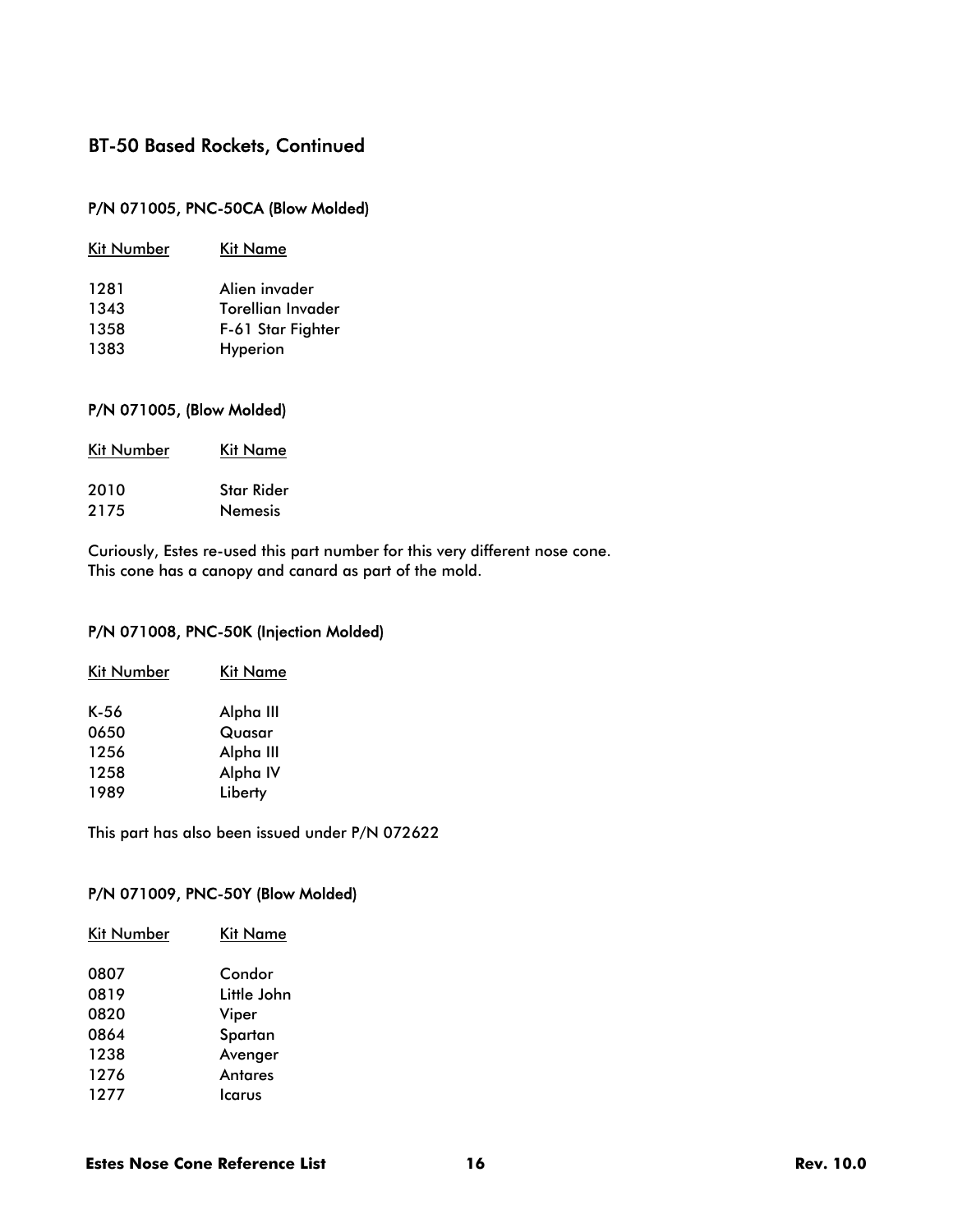# P/N 071009, PNC-50Y (Blow Molded), Continued

| Kit Number | <b>Kit Name</b>              |
|------------|------------------------------|
| 1322       | Delta Star                   |
| 1324       | Polaris                      |
| 1325       | Gamma                        |
| 1342       | Starblazer X-20              |
| 1343       | <b>Orion Starfighter</b>     |
| 1356       | Astro Bee                    |
| 1359       | Orbital Interceptor          |
| 1365       | Sky-Hi                       |
| 1369       | S.S. Cassiopeia              |
| 1382       | Comanche-3                   |
| 1386       | Asteroid Explorer            |
| 1905       | Stinger                      |
| 1906       | Sizzler                      |
| 1913       | <b>Advanced Target Drone</b> |
| 1923       | Cougar                       |

### P/N 071010, PNC-50X (Blow Molded)

| <b>Kit Number</b> | <b>Kit Name</b>         |
|-------------------|-------------------------|
| 1282              | <b>Photon Disruptor</b> |
| 1283              | <b>USS Atlantis</b>     |
| 1286              | Scamp                   |
| 1329              | Multi Roc               |
| 1362              | The Bat                 |
| 1372              | Alien Explorer          |
| 1375              | Scorpius                |

### P/N 071025, PNC-50V (Blow Molded)

| Kit Number | Kit Name      |
|------------|---------------|
| 1320       | Starship Vega |
| 1370       | Meteor        |
| 1904       | Maverick      |
|            |               |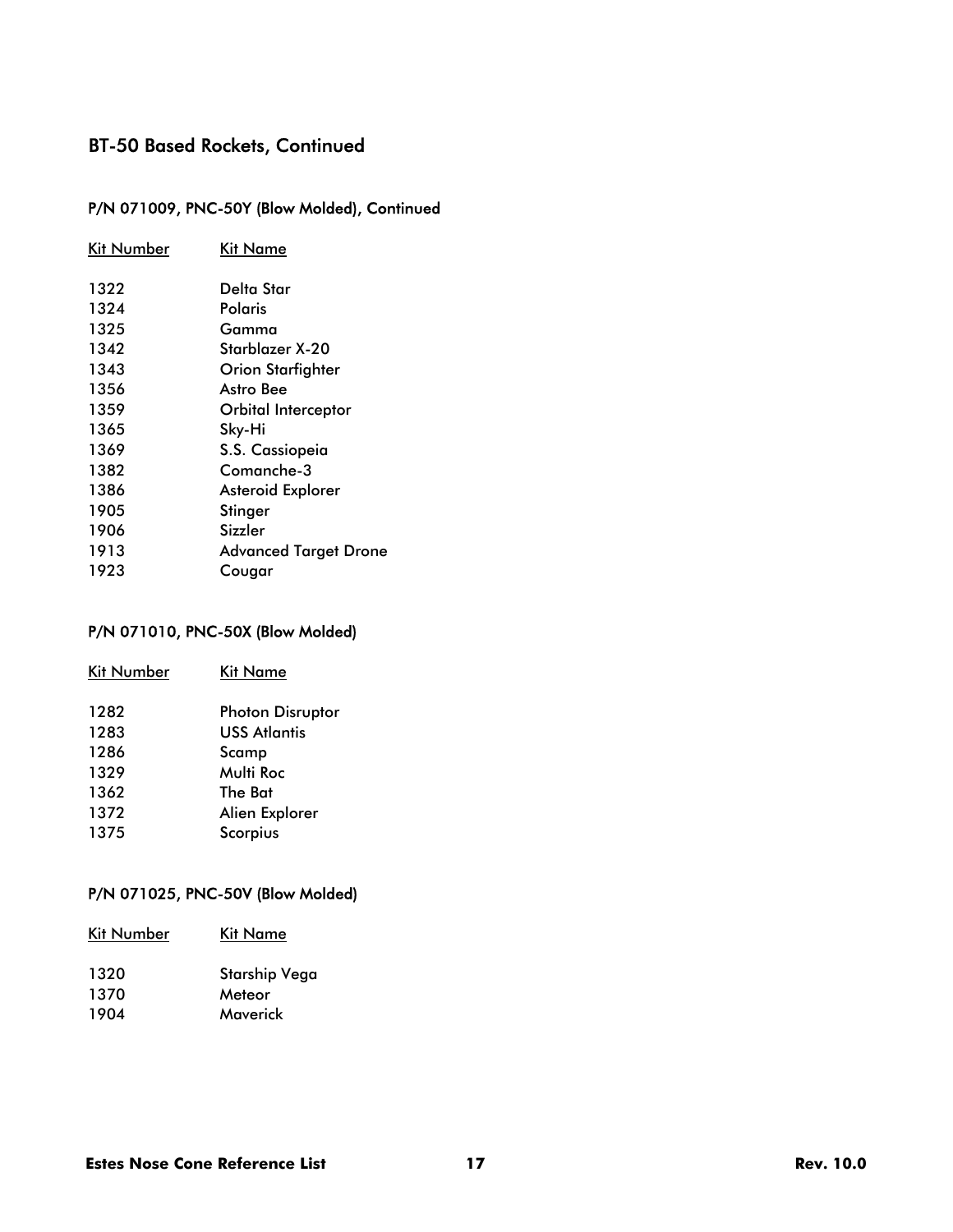#### P/N 071027, PNC-50BB (Blow Molded)

| Kit Number | <b>Kit Name</b>               |
|------------|-------------------------------|
| 1260       | No. 2 Sky Writer              |
| 1293       | <b>Black Brant III</b>        |
| 1296       | Satellite Interceptor         |
| 1323       | Stiletto                      |
| 1350       | <b>Black Hole Space Probe</b> |
| 2154       | Wildfire                      |
|            |                               |

The PNC-50V and PNC-50BB nose cones are identical. However, the PNC-50BB mold comes with a tail cone as well. It seems that Estes has inconsistently numbered the part in kit #1260, as no tail cone is supplied in this kit.

#### P/N 071028, PNC-50KA (Blow Molded)

| Alpha II                  |
|---------------------------|
| Apache-2                  |
| Alpha                     |
| Galactic Taxi             |
| <b>Starship Excalibur</b> |
| Renegade                  |
| Tech-Pak                  |
|                           |

\*Note: The Renegade lists its PNC-50 nose as a PNC-50KA, and it has the same shape as the Alpha blow molded nose. A strict comparison of this nose to the Apache/GT/SE/A II shows a small difference in shape: the Alpha/Renegade nose is a tangent ogive, while the Apache/GT/SE/A II nose has a shorter ogive portion, extending from a short cylindrical section. Clearly two different molds have been used.

#### P/N 071030, PNC-50F (Blow Molded)

| Kit Name             |
|----------------------|
| <b>Starship Nova</b> |
| Nova Scout Ship      |
| Nimbus               |
|                      |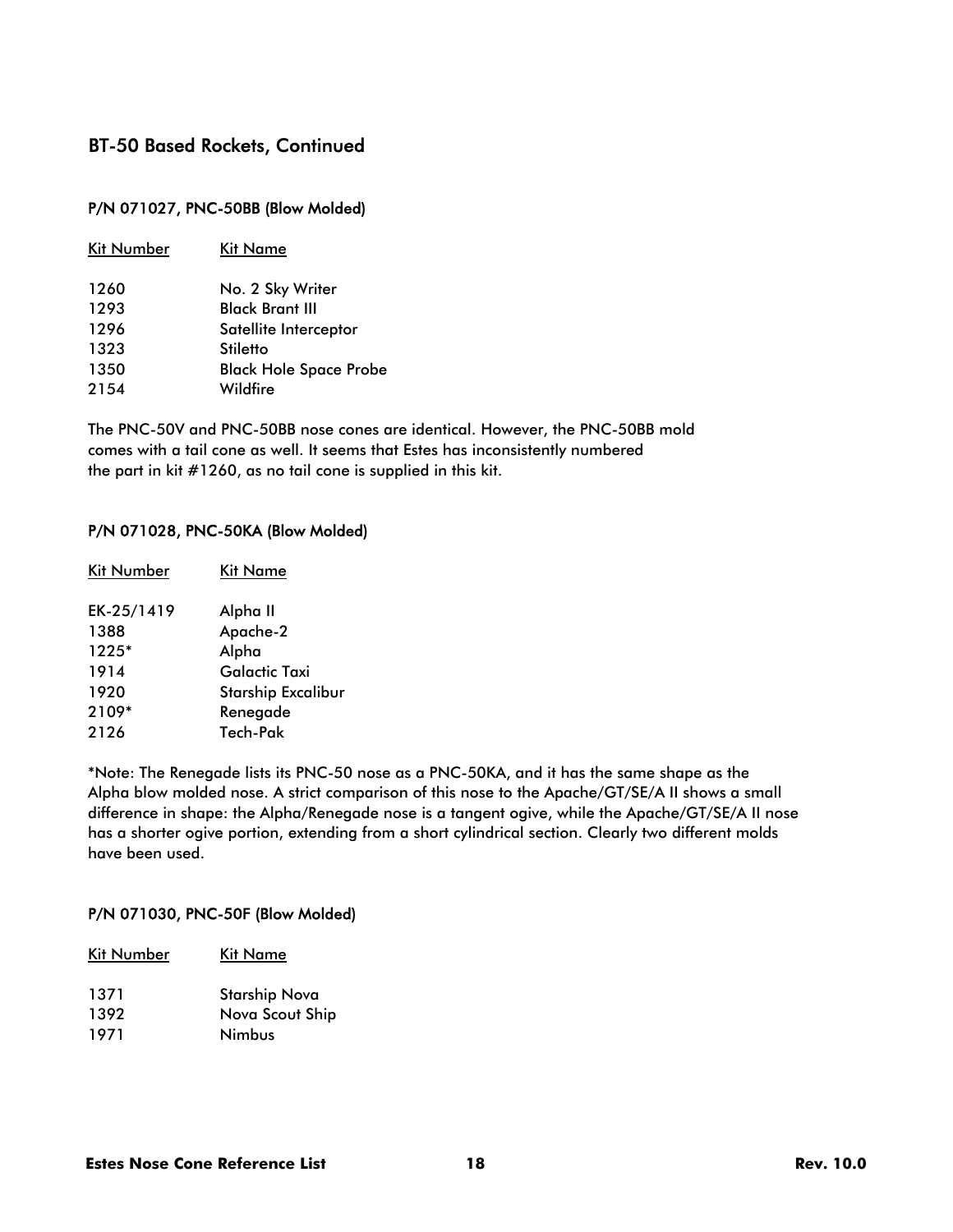#### P/N 072023, (Blow Molded)

| Kit Number | Kit Name                 |
|------------|--------------------------|
| 1942       | SR-71 Black Bird         |
| 2177       | Nightwing                |
| 7003       | SR-71 Black Bird (Boxed) |

#### P/N 072044, PNC-50A (Blow Molded)

| <b>Kit Number</b> |  | <b>Kit Name</b> |
|-------------------|--|-----------------|
|                   |  |                 |

1929 Stealth

#### P/N 072045, PNC-50S (Blow Molded)

| <b>Kit Number</b> | Kit Name |
|-------------------|----------|
|                   |          |

1389 Sandpiper 1927 Aries SST

#### P/N 072046, PNC-50U (Blow Molded)

| Kit Number |  | <b>Kit Name</b> |
|------------|--|-----------------|
|            |  |                 |

1915 Harpoon

See also "ST-10 Based Rockets", P/N 072102, PNC-102 (#1378 Firecat). This nose is identical in shape to the Firecat nose, except that the Harpoon nose has a reduced shoulder to fit the Harpoon's BT-50 body tube. This nose is derived from the Centuri PNC-102, found in Centuri Kit #KB-4, SkyLab.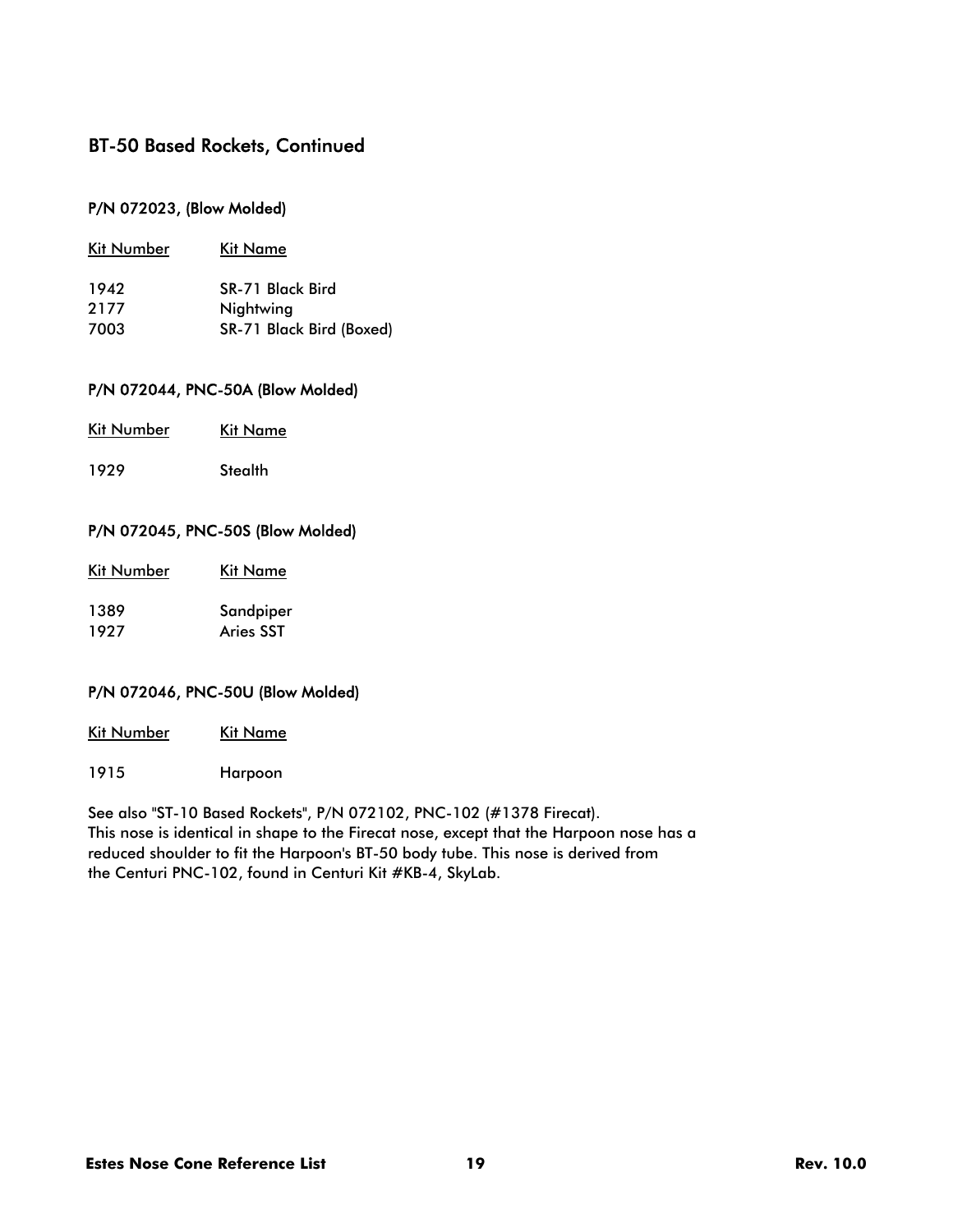### P/N 072604, PNC-50YR (Injection Molded)

| <u>Kit Number</u> | <u>Kit Name</u>                            |
|-------------------|--------------------------------------------|
| 1259              | Orbital Transport (re-release)             |
| 1265              | <b>Scissor Wing Transport (re-release)</b> |
| 1333              | Scorpion                                   |
| 1377              | <b>Hercules</b>                            |
| 1382              | Comanche-3                                 |
| 1906              | Sizzler                                    |
| 1923              | Cougar                                     |
| 1952              | Halley's Tail                              |
| 1953              | Fire Aero                                  |
| 1954              | <b>Starbird</b>                            |
| 1960              | Nova Payloader (+ 2007 Re-release)         |
| 1979              | Clipper                                    |
| 1980              | Long Shot                                  |
| 1992              | <b>Dasher</b>                              |
| 1993              | Lancer                                     |
| 2002              | Thunderhawk                                |
| 2006              | Calypso                                    |
| 2007              | IRIS                                       |
| 2008              | <b>Yellow Jacket</b>                       |
| 2011              | <b>Super Nova</b>                          |
| 2026              | Athena (nose chrome plated)                |
| 2027              | Silver Streak (nose chrome plated)         |
| 2028              | Cajun                                      |
| 2030              | Hornet                                     |
| 2034              | <b>Deep Space Transport</b>                |
| 2041              | Menace                                     |
| 2042              | America (nose gold plated)                 |
| 2050              | Super Neon (+ 2007 Re-release)             |
| 2051              | Solar Probe                                |
| 2053              | Blackhawk                                  |
| 2055              | <b>White Tiger</b>                         |
| 2075              | <b>ARV Condor</b>                          |
| 2076              | Pegasus                                    |
| 2093              | Mongoose                                   |
| 2097              | Manta                                      |
| 2112              | <b>Transwing Super Glider</b>              |
| 2136              | Gemini DC                                  |
| 2144              | T.I.E. Fighter (Black, P/N 072403)         |
| 2172              | Monarch                                    |
| 2174              | Polaris                                    |
| 2176              | Echostar                                   |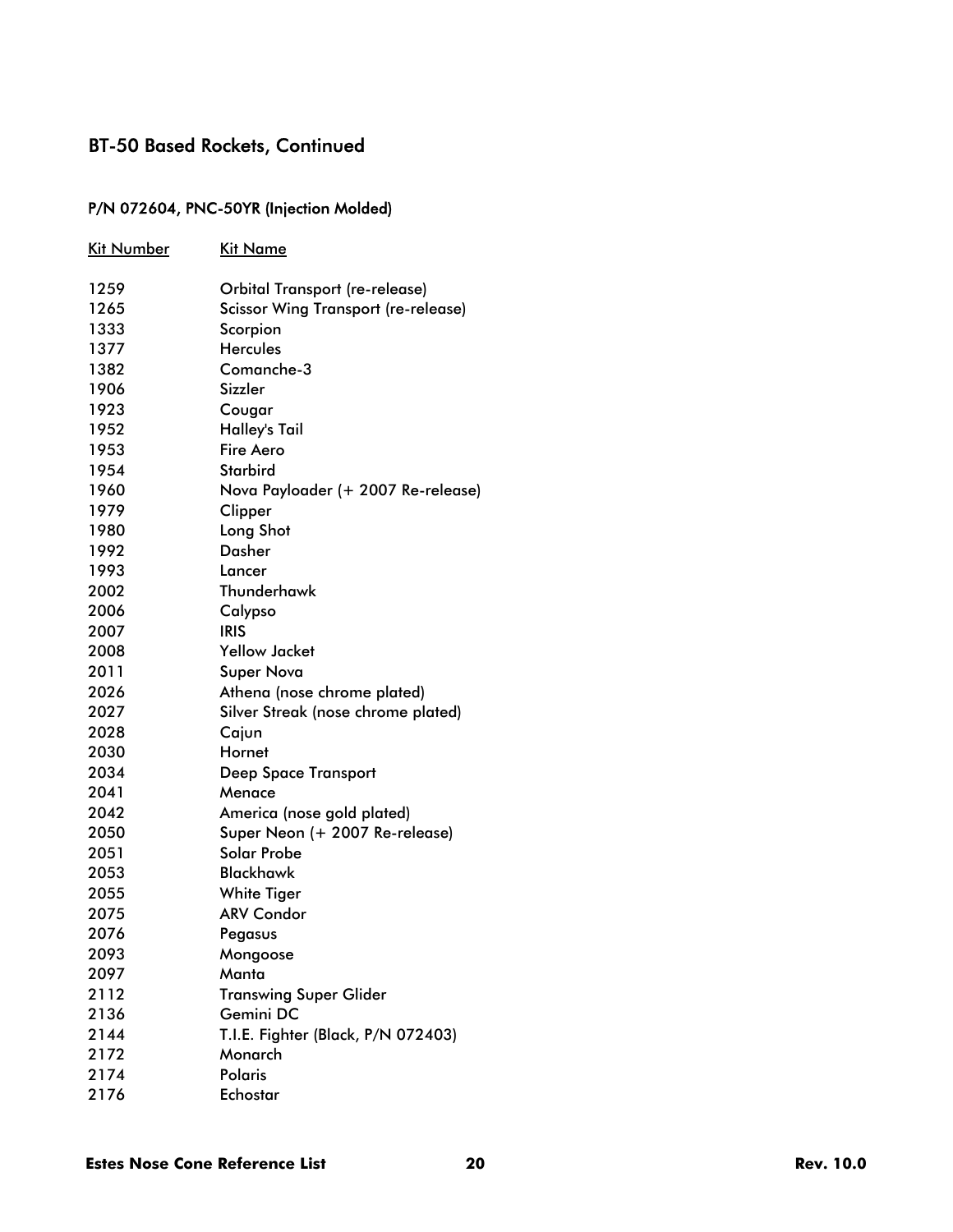### P/N 072604, PNC-50YR (Injection Molded), Continued

| Kit Number | Kit Name              |
|------------|-----------------------|
| 2179       | Guardian              |
| 7005       | Yellow Jacket (Boxed) |

## BT-52 Based Rockets

#### P/N 070268, BNC-52AG

| Kit Name            |
|---------------------|
| Semi Scale Saturn V |
| Semi Scale Saturn V |
|                     |

#### P/N 070270, BNC-52G

| <b>Kit Number</b> | Kit Name     |
|-------------------|--------------|
| K-28              | Thor Agena-B |
| K-59              | <b>SPEV</b>  |

### BT-55 Based Rockets

#### P/N 060552, (Blow Molded)

- Kit Number Kit Name
- 1245/2054 Python 4

#### P/N 060888, (Injection Molded)

- Kit Number Kit Name
- 2193 Eagle (X-Prize)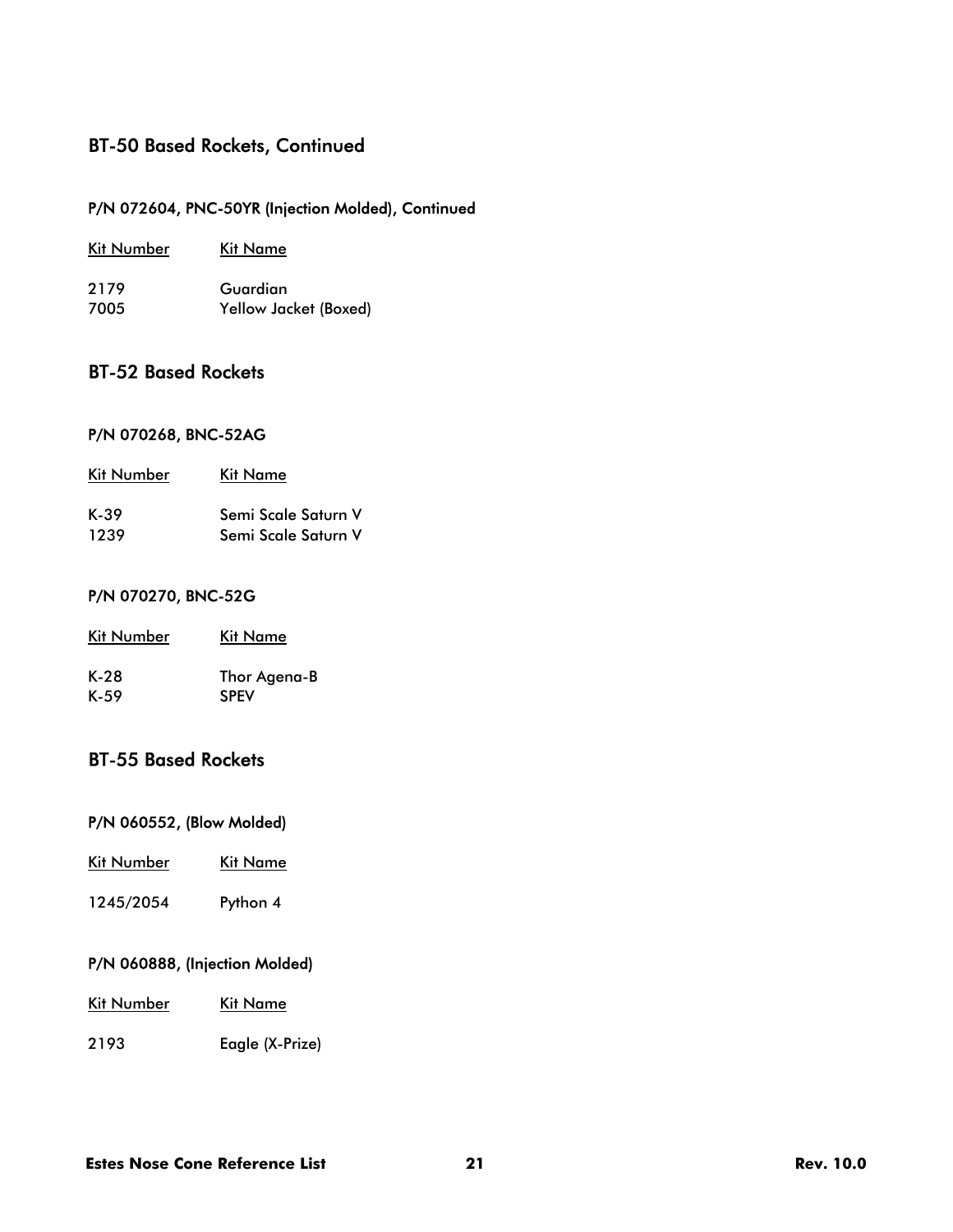### P/N 062074, (Blow Molded)

| Kit Number | Kit Name                 |
|------------|--------------------------|
| 1250       | Interceptor (Re-release) |

### P/N ??????, BNC-55F

| <b>Kit Number</b> | Kit Name |
|-------------------|----------|
| K-22              | $V-2$    |
| 1222              | $V-2$    |

#### P/N 070274, BNC-55AC

| Kit Number | Kit Name     |
|------------|--------------|
| K-26       | <b>ARCAS</b> |
| $K-47$     | Cherokee-D   |
| 1226       | <b>ARCAS</b> |

### P/N 070276, BNC-55AO

| Kit Number | Kit Name |
|------------|----------|
| K-48       | Bandit   |
| $K-55$     | Goblin   |
| 1248       | Bandit   |
| 1255       | Goblin   |

### P/N 070277, BNC-55BE

| <b>Kit Number</b> | Kit Name |
|-------------------|----------|
| 1272              | Vostok   |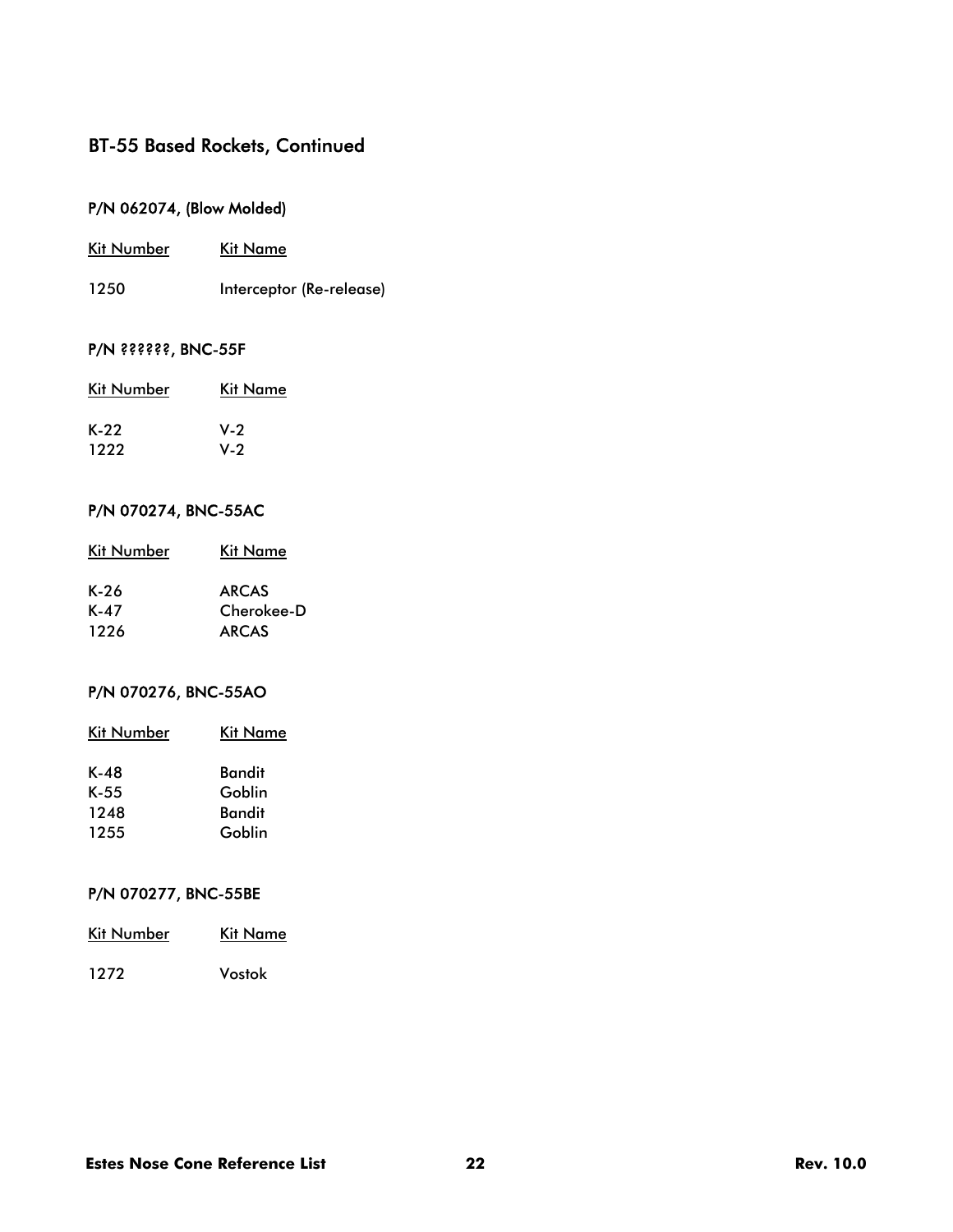#### P/N 070280, BNC-55AM

- Kit Number Kit Name
- 1258 Demon

#### P/N ??????, PNC-55EJ (Injection Molded)

| Kit Number | Kit Name |
|------------|----------|
|            |          |

K-50 Interceptor 1250 Interceptor

#### P/N ??????, PNC-55EK (Injection Molded)

| Kit Number | Kit Name         |
|------------|------------------|
| K-51       | Sandhawk         |
| 1251       | Sandhawk         |
| 2083*      | Terrier/Sandhawk |

\*The Terrier booster from kit #2083 is identical to both the aft section of kit #2129 Python and the booster section in kit #2149 SM-3 Seahawk. The Seahawk is a better starting point for the Terrier, as the Seahawk also includes the same interstage adapter as used in #2083. The Sandhawk portion of #2083 is identical to kit K-51/1251.

#### P/N ??????, (Blow Molded)

- Kit Number Kit Name
- 1996 Eggspress

This 2 piece nose includes a payload section of ST-20 body tube.

#### P/N ??????, (Blow Molded)

Kit Number Kit Name

2003 SDI Satellite

This nose is also the transition/payload in kit #1977, GeoSat LV.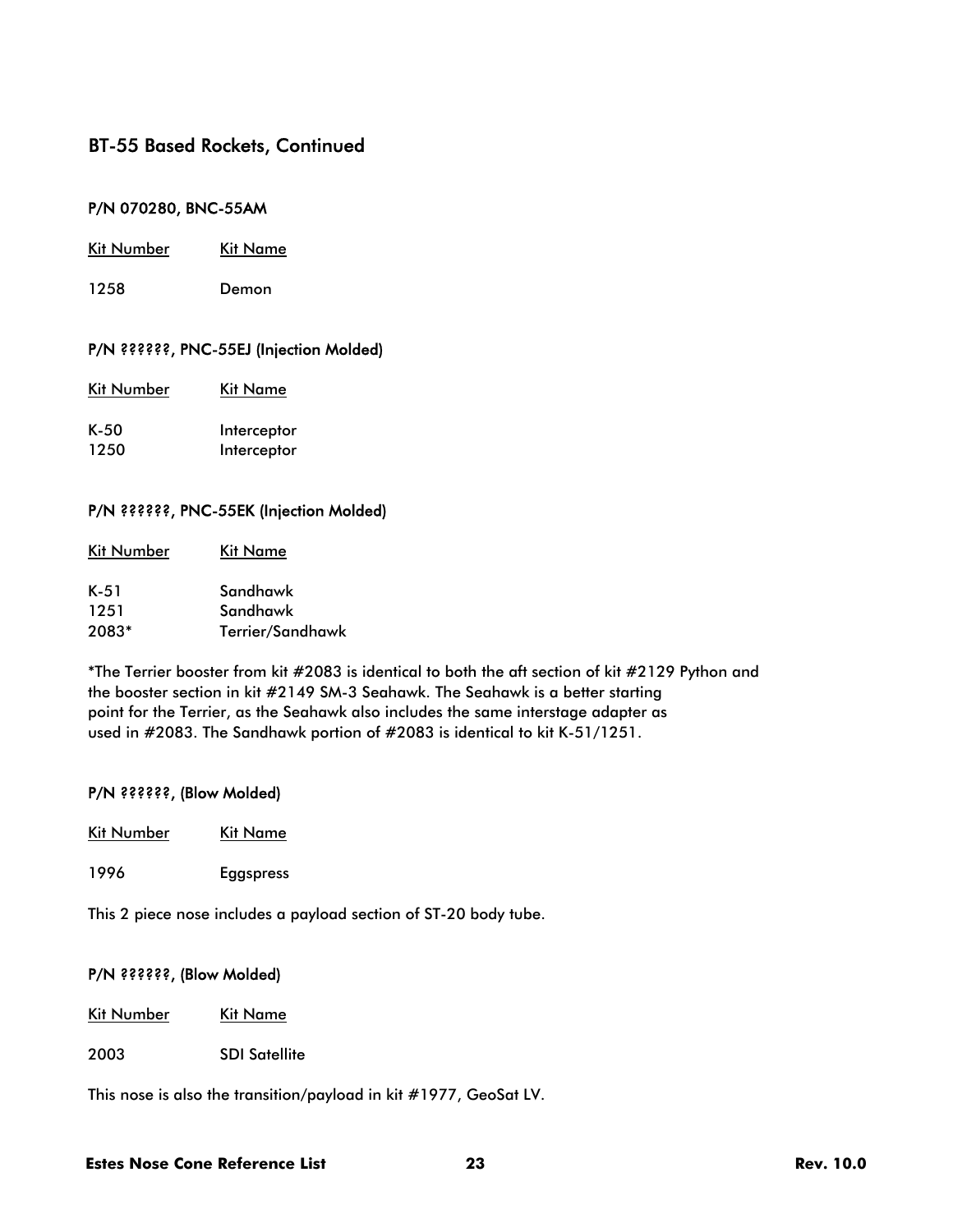### P/N ??????, (Blow Molded)

- Kit Number Kit Name
- 2016 Explorer Aquarius

#### P/N 071031, PNC-55EX (Blow Molded)

| <b>Kit Number</b> | <b>Kit Name</b> |
|-------------------|-----------------|
| 1925              | Exocet          |
| 1935              | Neptune         |
| 1955              | Ranger          |

#### P/N 071036, PNC-55CB (Blow Molded)

| Kit Number | Kit Name |
|------------|----------|
| 1289       | Odyssey  |
| 1363       | Rigel 3  |

#### P/N 071037, PNC-55 (Blow Molded)

| <b>Kit Number</b> | Kit Name                   |
|-------------------|----------------------------|
| 1903              | <b>Xarconian Destroyer</b> |
| 2000              | Voyager II                 |

### P/N 071038, PNC-55D (Blow Molded)

| <b>Kit Number</b> | Kit Name              |
|-------------------|-----------------------|
| 1901              | Sea Dart              |
| 1930              | Wasp                  |
| 2015              | <b>Strike Fighter</b> |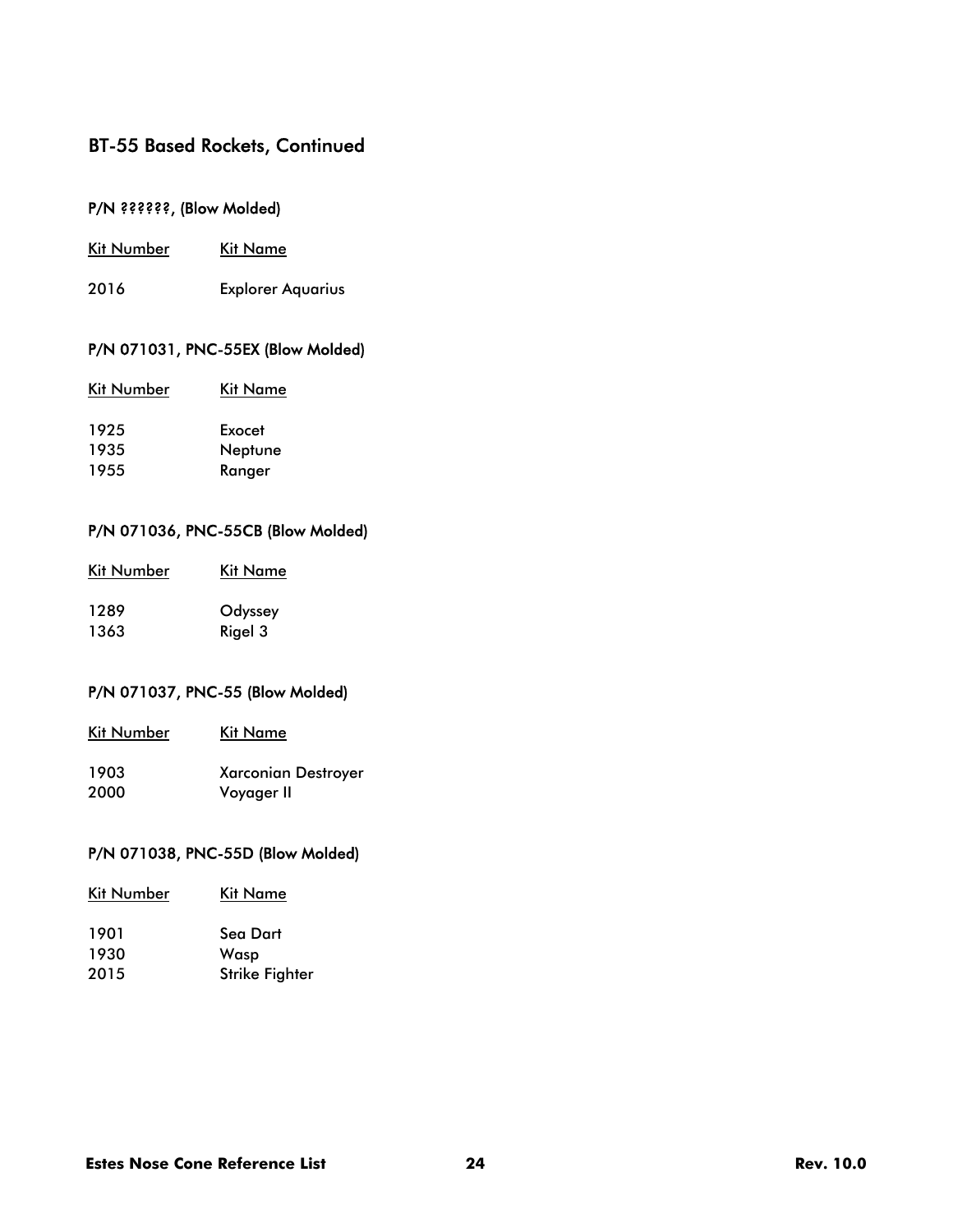### P/N 071044, PNC-55BB (Blow Molded)

|  | <b>Kit Number</b> | Kit Name |
|--|-------------------|----------|
|--|-------------------|----------|

1958 Black Brant II

#### P/N 071070, PNC-55AC (Blow Molded)

| Kit Number | Kit Name           |
|------------|--------------------|
| 1247       | Cherokee-D         |
| 1270       | Nike-X             |
| 1290       | Sky Raider         |
| 1302       | <b>CC</b> Express  |
| 1360       | Tartar             |
| 1924       | Defender           |
| 1972       | Bullpup 12D        |
| 2149*      | SM-3 Seahawk       |
| 2151       | Big Dawg           |
| 2153       | AIM-120 AMRAAM     |
| 2184       | Meteor Masher      |
| 7000       | <b>Bullpup 12D</b> |
|            |                    |

\* The booster section of the Seahawk is identical to the Terrier booster in kit #2083 Terrier/Sandhawk. The aft section of kit #2129 Python is also identical to the Terrier booster, although the Seahawk is a better cloning choice, as it includes the same interstage adapter as used in #2083.

#### P/N 071075, PNC-55AO (Blow Molded)

| Kit Name                      |
|-------------------------------|
| <b>BOMARC</b>                 |
| <b>BOMARC</b>                 |
| Prime Number Explorer         |
| Vigilante                     |
| Cobra-1500                    |
| Sea Strike 'D'                |
| <b>Sky Bolt</b>               |
| <b>Blue Bird Zero</b>         |
| Comet                         |
| <b>NASA Pegasus</b>           |
| <b>Space Station Aquarius</b> |
| Magician                      |
|                               |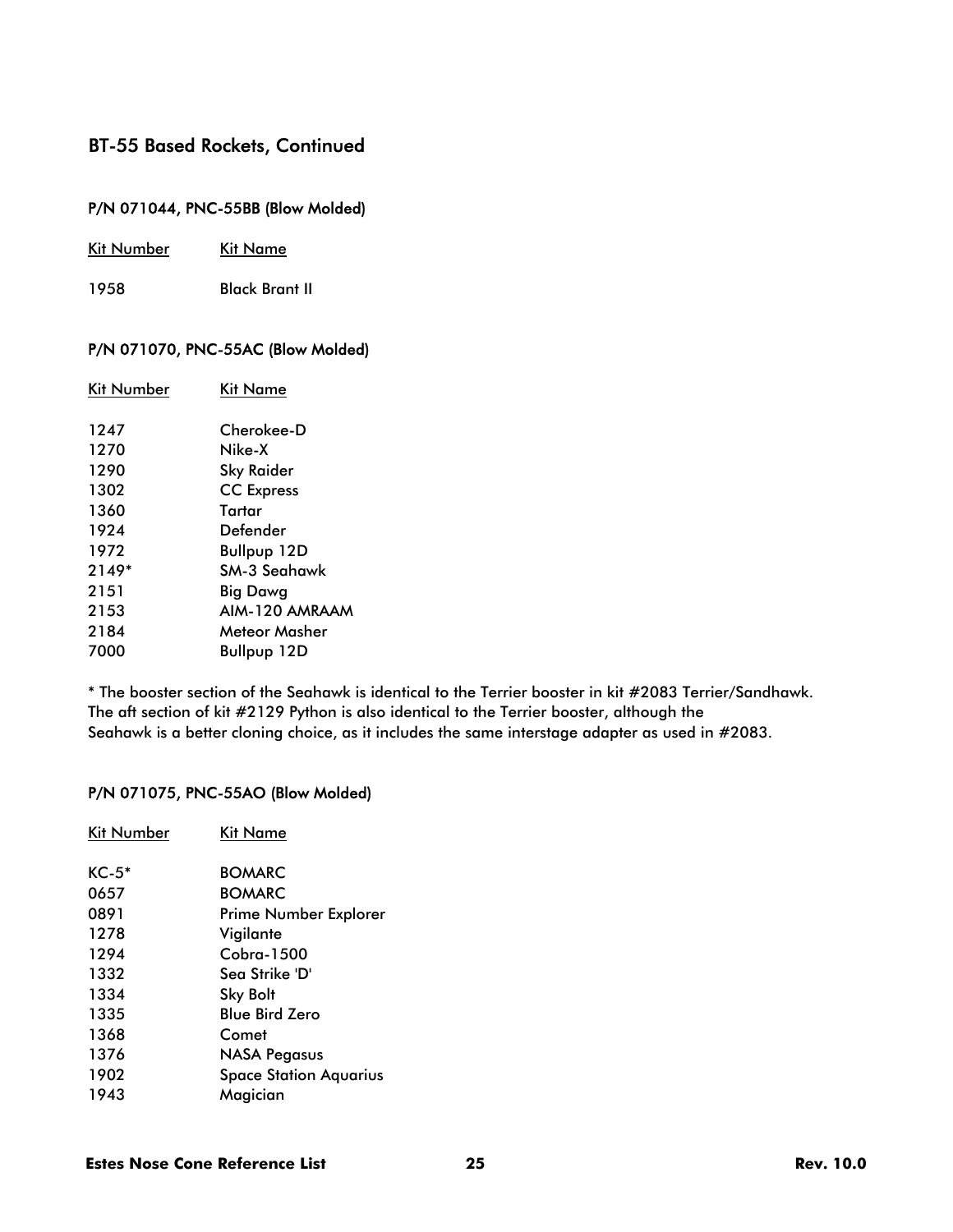#### P/N 071075, PNC-55AO (Blow Molded), Continued

| <b>Kit Number</b> | Kit Name                            |
|-------------------|-------------------------------------|
| 1997              | Pathfinder                          |
| 2025              | Meteor                              |
| 2043              | <b>Photon Probe</b>                 |
| 2052              | <b>Photon Disruptor</b>             |
| 2124              | <b>F-22 Air Superiority Fighter</b> |
| 2138              | Firebird                            |
| 7001              | Meteor (Boxed)                      |

\* KC-5 has an injection molded nose whose shape and size is identical to the PNC-55AO. KC-5 at some point switched to a balsa nose with a hollow core, but the part designation for this version is unknown.

#### P/N 071076, PNC-55AD (Blow Molded)

| Kit Number | Kit Name             |
|------------|----------------------|
| 2155       | Super Nova Payloader |

The PNC-55AD is identical to the PNC-55AO. Estes appears to have re-issued this nose cone under a new part number.

#### P/N 072054, PNC-55IR (Blow Molded)

| <b>Kit Number</b> | Kit Name                                         |
|-------------------|--------------------------------------------------|
| 1973              | Interceptor II                                   |
| 2068              | Greyhawk                                         |
| 2133              | Astrosat LSX (Body tubes are BT-56)              |
| 2183              | Shuttle Xpress (P/N 072055; nose is pre-painted) |

#### P/N 072056, PNC-55B (Blow Molded)

Kit Number Kit Name

| 1367 | Vindicator          |
|------|---------------------|
| 1910 | <b>USS Pleigdes</b> |

This cone is the blow molded version of the Interceptor nose, PNC-55EJ.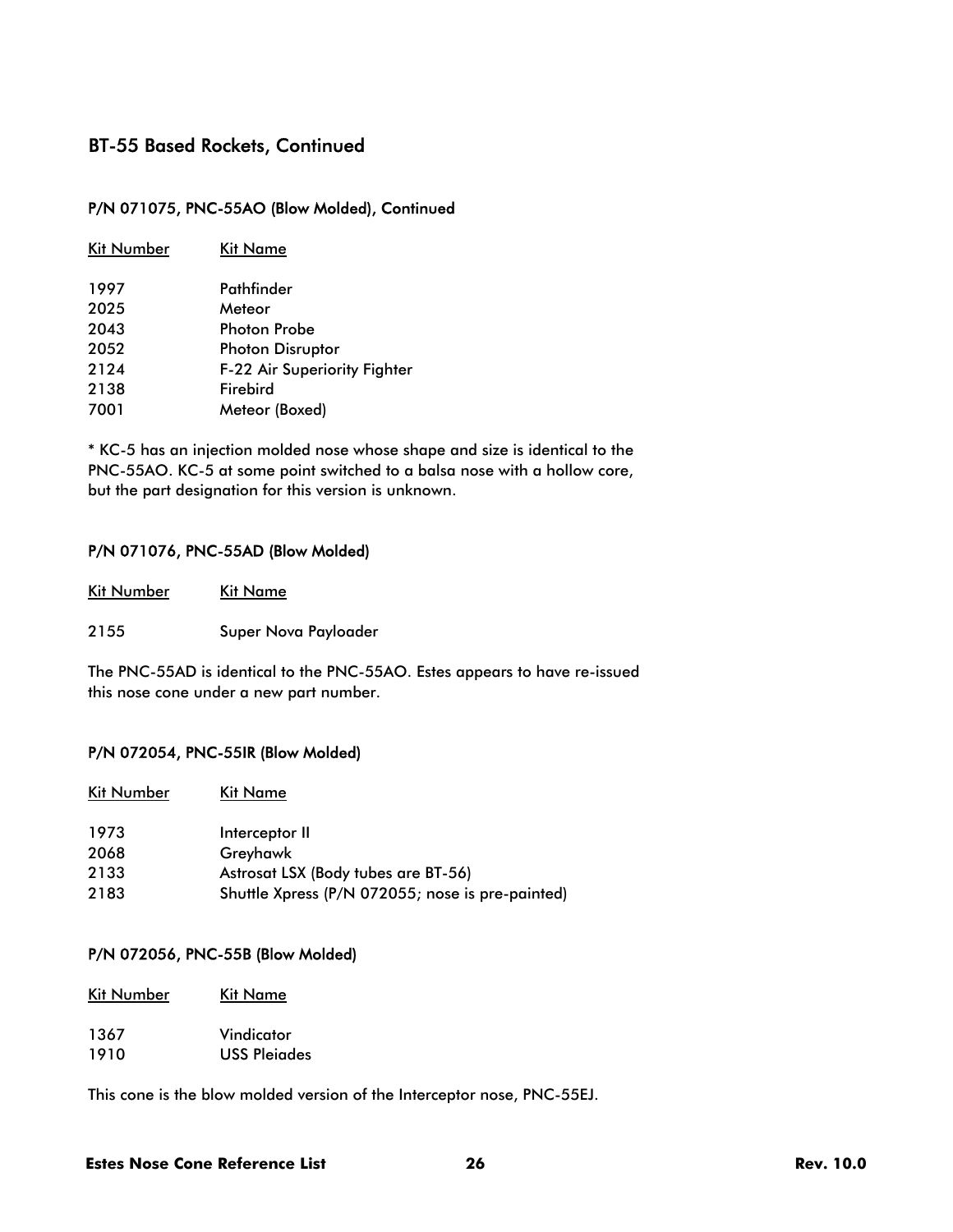### P/N 072058, PNC-55HJ (Blow Molded)

| Kit Number | Kit Name                    |
|------------|-----------------------------|
| 1919       | Honest John                 |
| 2034       | <b>Deep Space Transport</b> |

### P/N 072683, (Blow Molded)

| Kit Number | Kit Name         |
|------------|------------------|
| 2125       | AIM-9 Sidewinder |

### P/N 072701, (Blow Molded)

| Kit Name            |
|---------------------|
| Recruiter           |
| Beta Launch Vehicle |
|                     |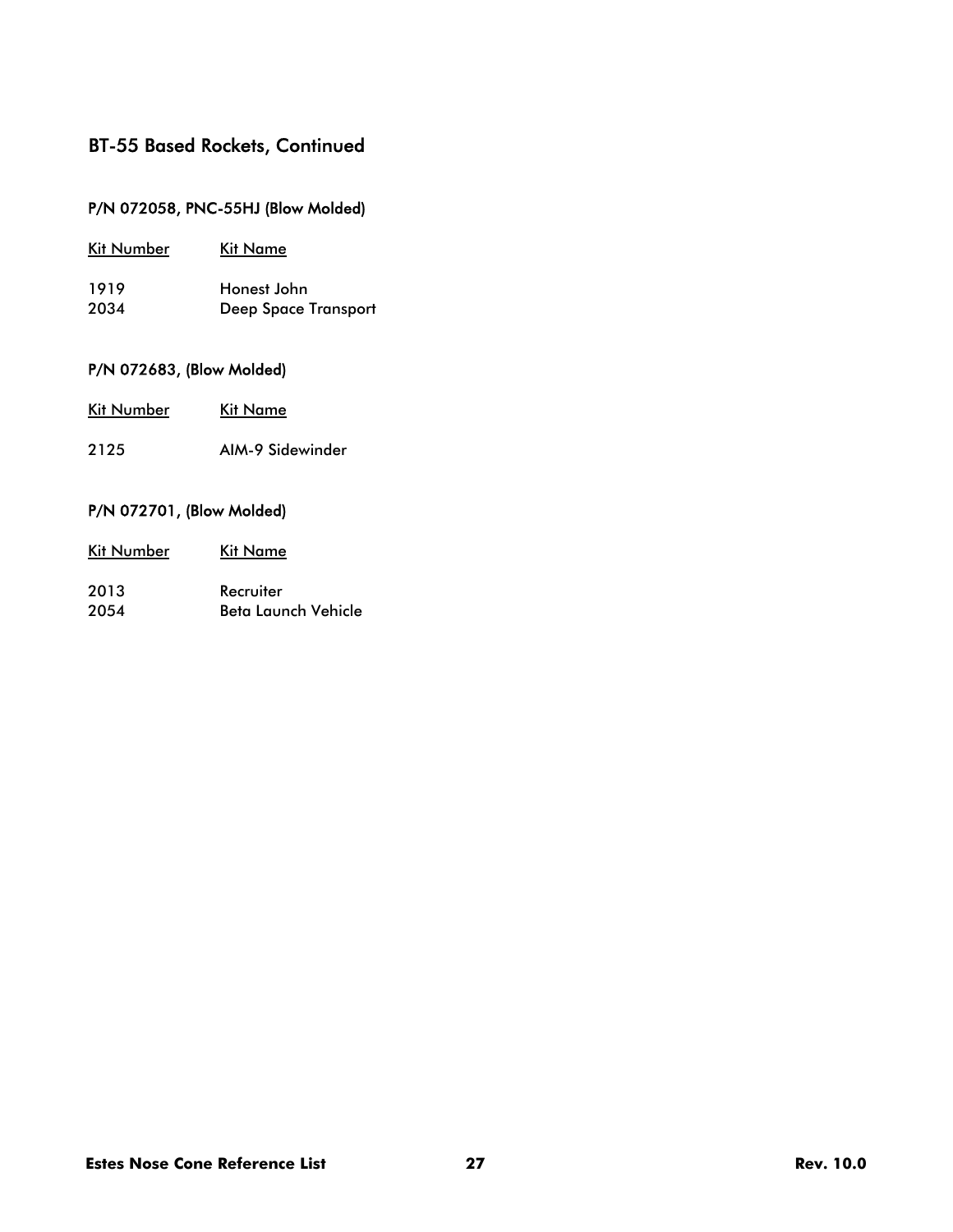# BT-56 Based Rockets

### P/N 072015, PNC-56A (Blow Molded)

| Kit Number | <b>Kit Name</b>           |
|------------|---------------------------|
| 1262       | Cosmic Cobra              |
| 1330       | <b>Challenger II</b>      |
| 1950*      | Eliminator                |
| 1995       | <b>Helio Copter</b>       |
| 2029*      | Converter                 |
| 2077       | Sky Winder                |
| 2091       | Maniac                    |
| 2128       | Long Shot                 |
| 2130       | Mach-12                   |
| 2168**     | Metalizer                 |
| $2180**$   | <b>Chrome Dome Silver</b> |
| 2181***    | Chrome Dome Gold          |
| 7009       | Helio Copter (Boxed)      |
|            |                           |

\* Molded Yellow; issued under P/N 072013

\*\* Chrome plated; issued under P/N 060312

\*\*\* Gold plated; issued under P/N 060340

#### P/N ??????, (Blow Molded)

| Kit Number | Kit Name  |
|------------|-----------|
| 2072       | Scrambler |

This 2 piece nose includes a section of ST-20 body tube.

### P/N ??????, (Blow Molded)

| Kit Number | Kit Name |
|------------|----------|
| 2078       | Omloid   |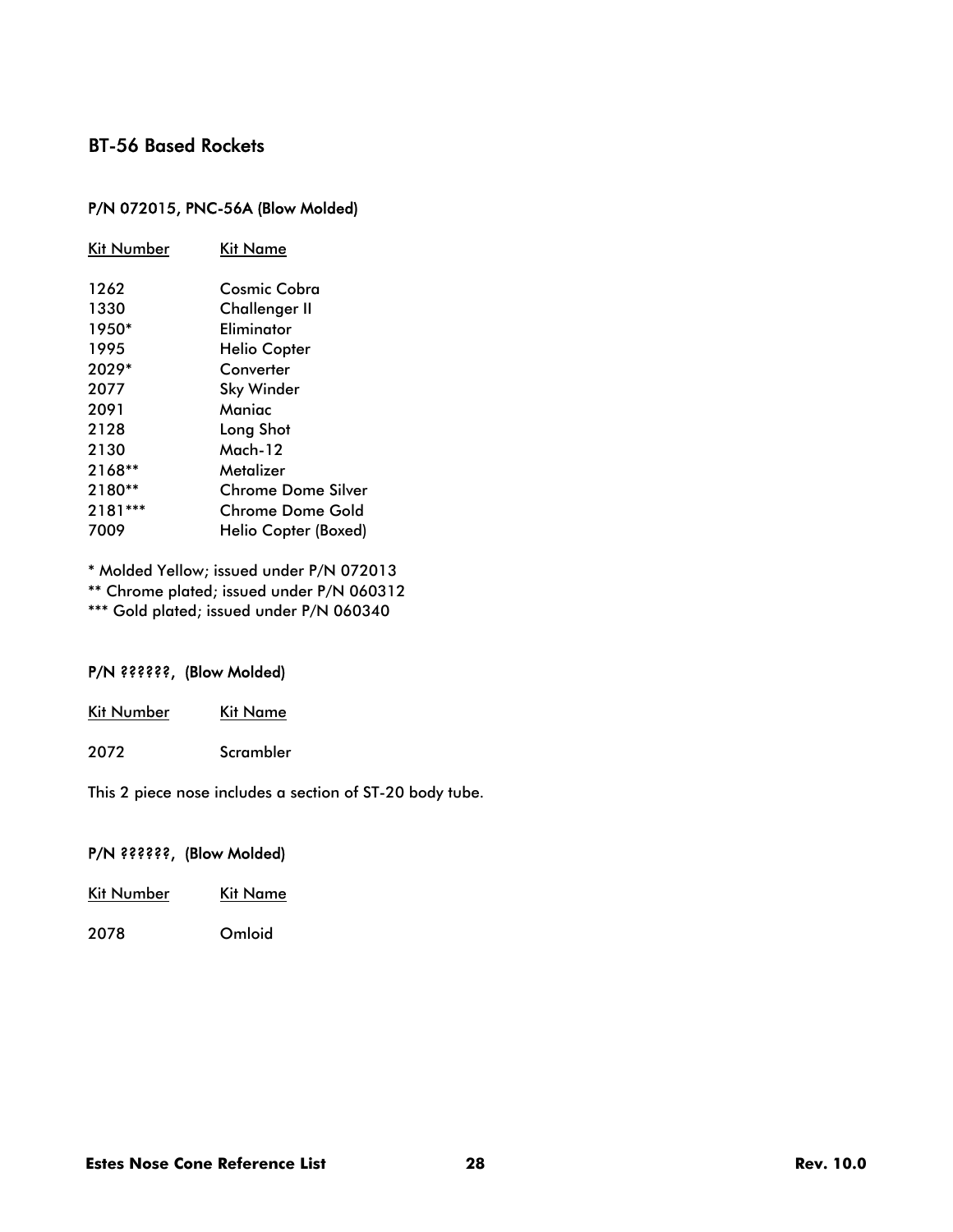# BT-58 Based Rockets

### P/N 033110, Apollo Capsule Set (Injection Molded)

| <b>Kit Number</b> | Kit Name      |
|-------------------|---------------|
| $K-36$            | Saturn V      |
| 0892              | Little Joe II |
| 1236              | Saturn V      |
| 2001              | Saturn V      |
| 2048              | Saturn 1b     |
| 2157              | Saturn V      |
|                   |               |

### P/N 060876, Nose Cone/Plastic Parts Set (Injection Molded)

| Kit Number | Kit Name |
|------------|----------|
| 0809       | Gauchito |

# BT-60 Based Rockets

### P/N 070284, BNC-60AB

| Kit Number | Kit Name     |
|------------|--------------|
| K-21       | Gemini Titan |

### P/N 070288, BNC-60AL

| <b>Kit Number</b> | Kit Name           |
|-------------------|--------------------|
| $K-43$            | <b>Mars Lander</b> |
| 1243              | <b>Mars Lander</b> |

#### P/N 070290, BNC-60AK

| <b>Kit Number</b> | Kit Name                |
|-------------------|-------------------------|
| K-41              | <b>Mercury Redstone</b> |
| 1241              | <b>Mercury Redstone</b> |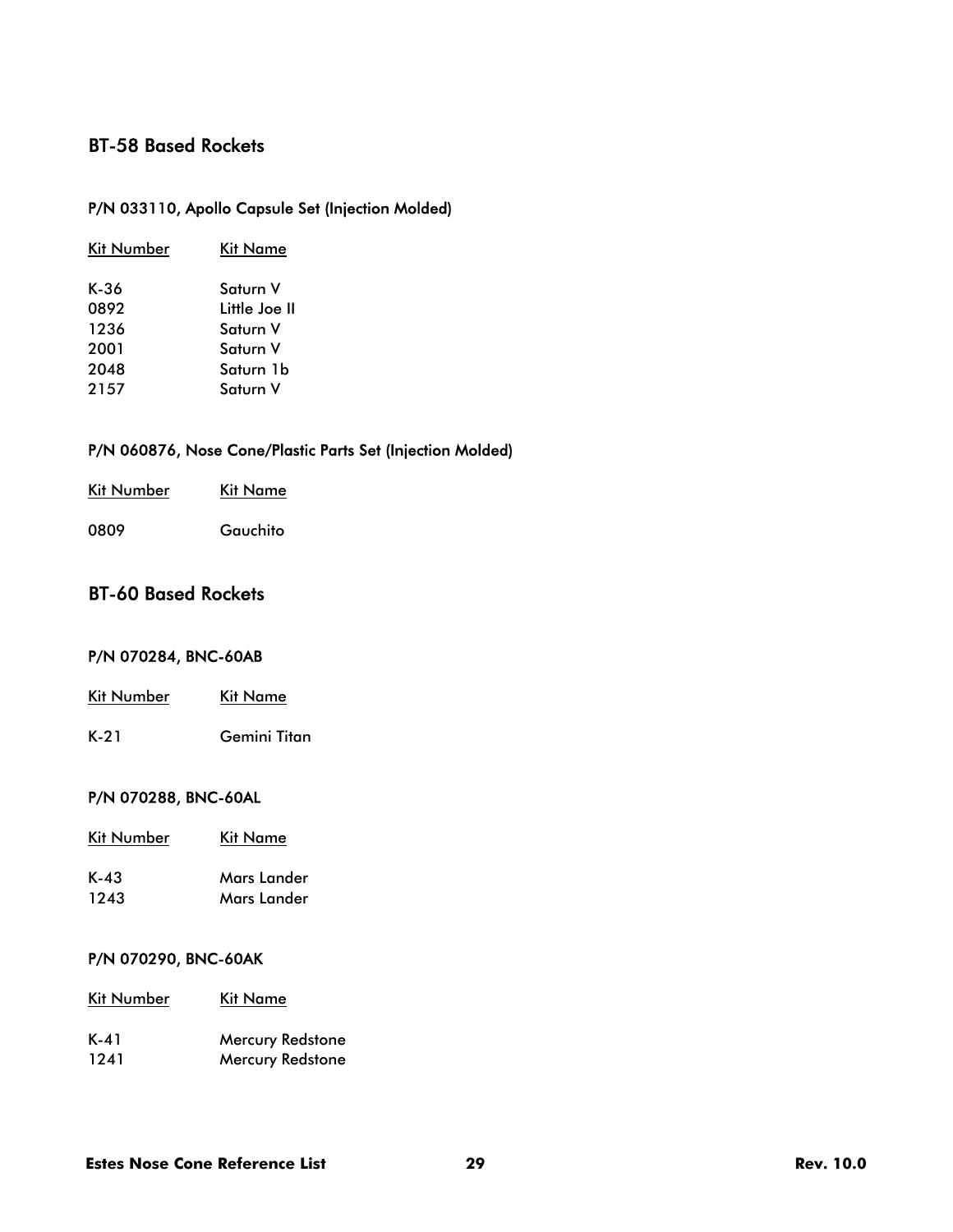### P/N 070292, BNC-60L

| Kit Number | Kit Name   |
|------------|------------|
| K-6        | Ranger     |
| $K-12X$    | Farside-X  |
| $K-23$     | Big Bertha |

### P/N ??????, 'Super Vega' (Blow Molded, with Tail Cone)

| <b>Kit Number</b> | <b>Kit Name</b> |
|-------------------|-----------------|
| 2017              | <b>SWAT</b>     |
| 2036              | Super Vega      |
| 2045              | Dark Star       |
|                   |                 |

### P/N ??????, (Blow Molded)

| Kit Number | Kit Name         |
|------------|------------------|
| 0889       | <b>NASA X-15</b> |

#### P/N ??????, (Blow Molded)

| Kit Number | Kit Name |
|------------|----------|
|            |          |

1961 Crusader Swing Wing

### P/N ??????, (Blow Molded)

| Kit Number | Kit Name |
|------------|----------|
| 1974       | Explorer |

### P/N ??????, (Blow Molded)

| Kit Number | Kit Name |  |
|------------|----------|--|
|            |          |  |

1978 Gemini Titan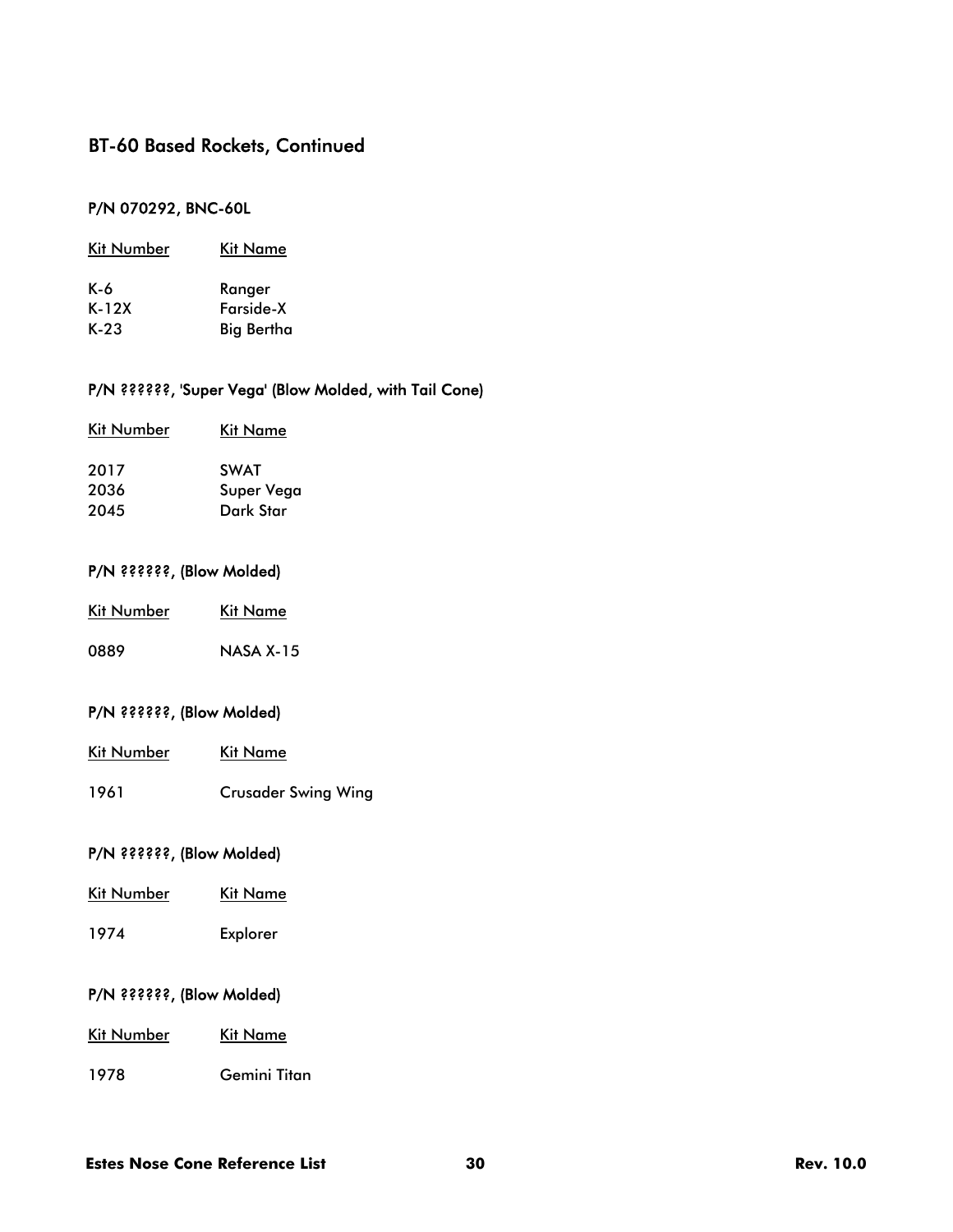#### P/N ??????, (Injection Molded)

| Kit Number | Kit Name |
|------------|----------|
|------------|----------|

2071 CATO

This kit has a 2 piece nose similar in shape to the PNC-60MX, but is longer. It measures 3-1/16" long.

#### P/N 033141, (Injection Molded)

Kit Number Kit Name

1338\* Space Transporter America

\* The Space Transporter America uses a two-piece injection molded nose identical to the PNC-60L, except for an indented panel line that is molded into the nose, and a different part number, P/N 033141. The presently available PNC-60MS could be used as a substitute to clone the model.

#### P/N 060541, PNC-60CP (Blow Molded)

| Kit Number | Kit Name |
|------------|----------|
| 2109       | Renegade |

#### P/N 060542, Ascent Module/Nose Cone (Blow Molded)

| Kit Number | <b>Kit Name</b> |
|------------|-----------------|
|            |                 |

2110 Outlander

#### P/N 060864, Digital Video Nose Cone

| <b>Kit Number</b> | <b>Kit Name</b> |
|-------------------|-----------------|
|                   |                 |

2187 Oracle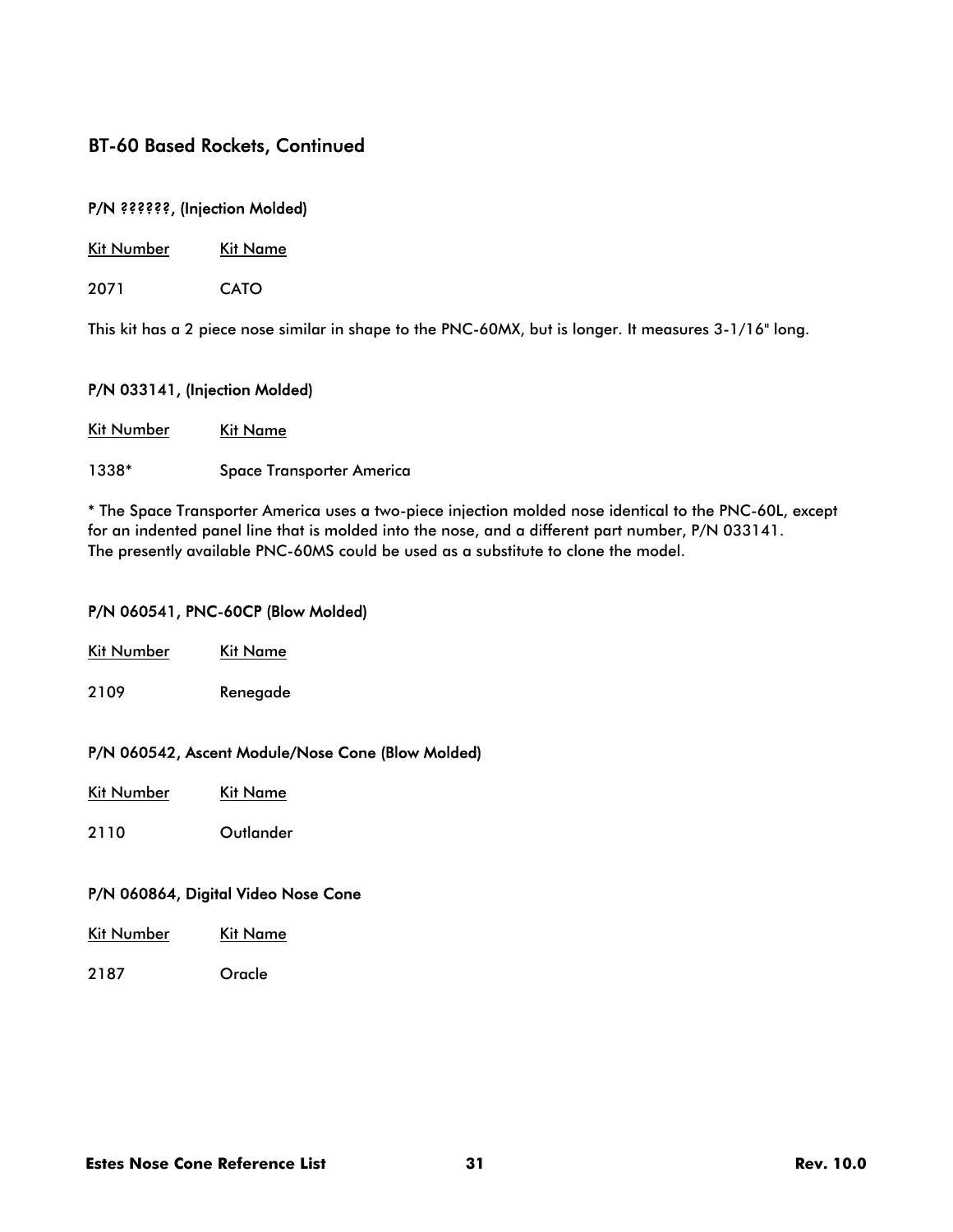#### P/N 060881, NC-60TS (Blow Molded)

| Kit Number |
|------------|
|------------|

2192 Thunderstar

#### P/N 060901, (Injection Molded)

| <b>Kit Number</b> | Kit Name |
|-------------------|----------|
|                   |          |

0807\* Lucky Seven

\*Note that this nose has a shoulder slightly smaller in diameter than a standard PNC-60 nose it measures 1.562" as compared to a standard PNC-60 shoulder diameter of 1.590"

#### P/N 061185/061186, (Injection Molded)

| <b>Kit Number</b> | Kit Name                  |
|-------------------|---------------------------|
| 2196              | Space Ship One (E-Engine) |

#### P/N 061686, (Injection Molded)

Kit Number Kit Name

2169 Liquidator

This nose is pre-finished blue and is supplied without a shoulder; it is designed to screw onto its accompanying payload section, P/N 061692. The nose is really only useful when combined with the payload section.

#### P/N 071014, PNC-60AH (Injection Molded)

| <b>Kit Number</b> | Kit Name    |
|-------------------|-------------|
| $KC-2$            | Der Red Max |
| $KC-3$            | Patriot     |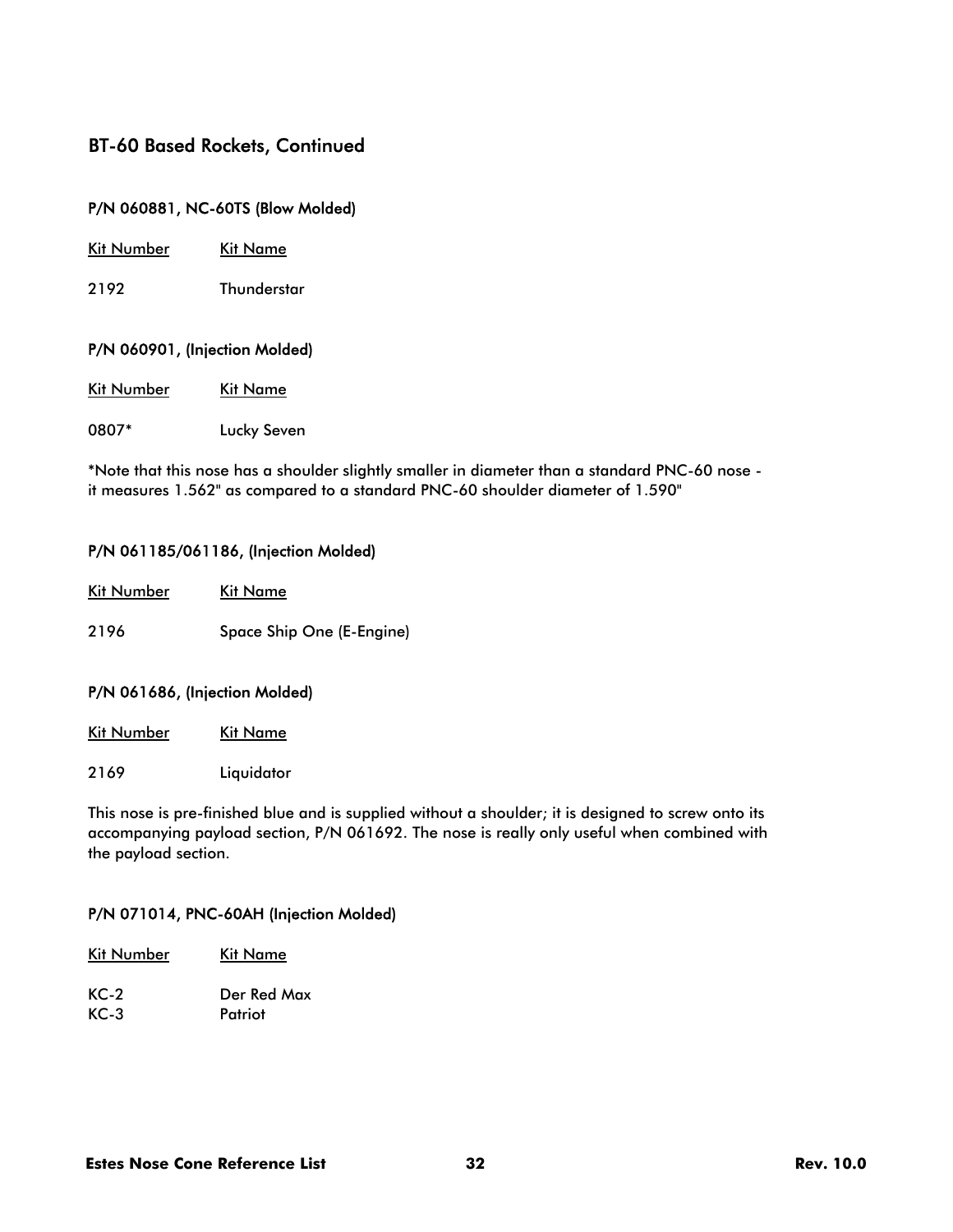### P/N 071015, PNC-60B (Blow Molded)

| Kit Name     |
|--------------|
| SS-1C SCUD-B |
| $Mach-2$     |
| DART         |
|              |

#### P/N 071017, PNC-60MX (Blow Molded)

| <b>Kit Number</b> | Kit Name         |
|-------------------|------------------|
| 0881*             | Mini Mars Lander |
| 1916              | MX Missile       |
| 1977              | <b>GeoSat LV</b> |
|                   |                  |

\*It should be noted that the nose in the RTF #1826 Mini Marz Lander is identical in shape and size to the PNC-60MX. The nose in #1826 is Injection Molded instead of Blow Molded, and its shoulder is slightly smaller in diameter - it measures 1.557" as compared to the PNC-60MX shoulder diameter of 1.590"

#### P/N 071018, PNC-60T (Blow Molded)

| <b>Kit Number</b> | Kit Name |
|-------------------|----------|
|                   |          |

1918 Titan II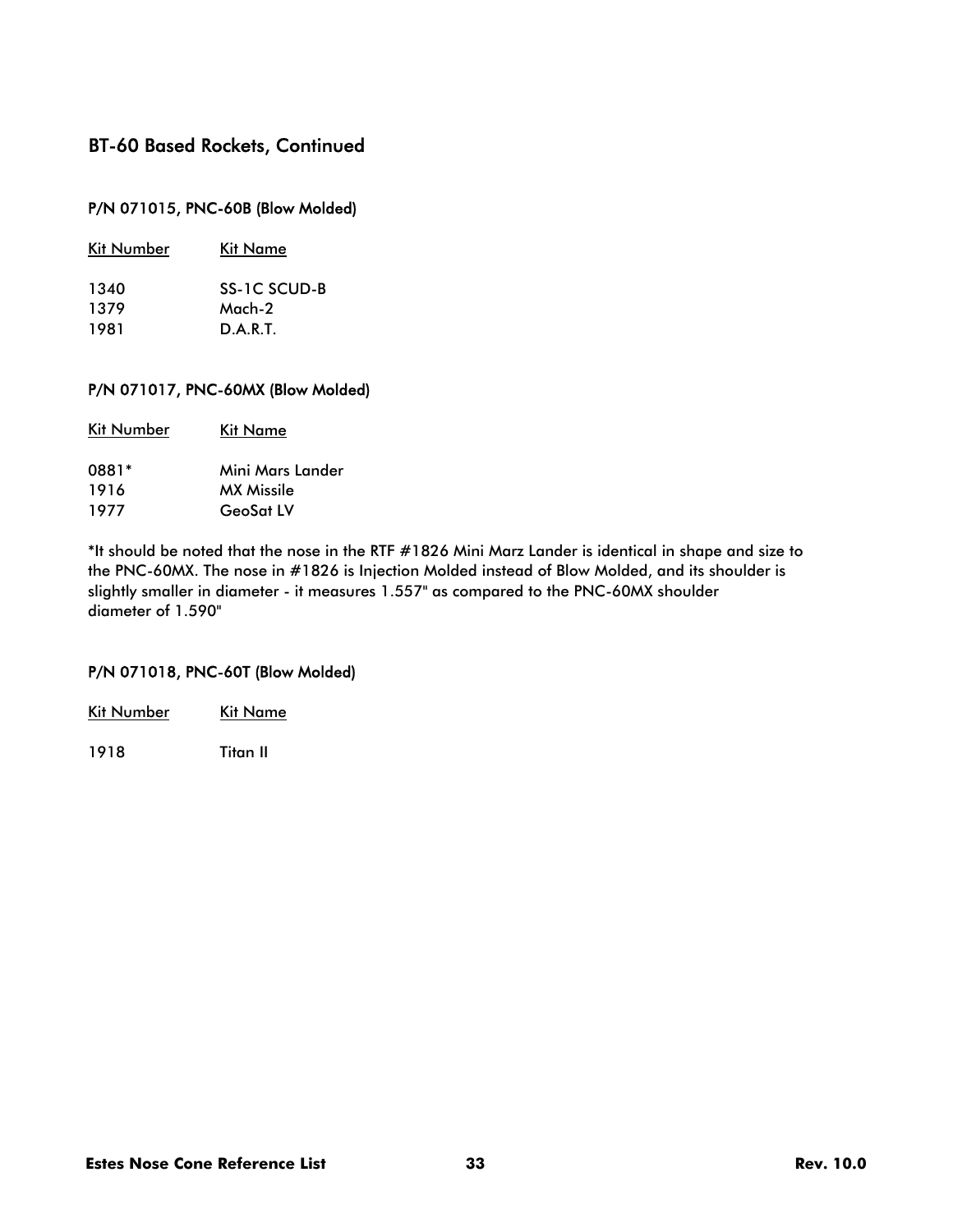### P/N 071019, PNC-60L (Injection Molded)

| Kit Number | Kit Name               |
|------------|------------------------|
| K-23       | Big Bertha             |
| 0850       | Star Snoop             |
| 0851       | Cloud Hopper           |
| 0852       | <b>Galaxy Guppy</b>    |
| 0853       | <b>Zoom Broom</b>      |
| 0854       | Missile Toe            |
| 0855       | <b>Sky Shriek</b>      |
| 1266*      | <b>Camroc Carrier*</b> |
| 1345       | Dragon Ship 7          |
|            |                        |

\* The parts list for the Camroc Carrier identifies the nose cone as P/N 071015, PNC-60L. The nose is clearly the two-piece PNC-60L but the part number is a typo; P/N 071015 is the PNC-60B, the blow molded SCUD-B nose cone, listed earlier.

#### P/N 071020, PNC-60MS (Blow Molded)

| Kit Number | Kit Name           |
|------------|--------------------|
| 1223       | Big Bertha         |
| 1261       | <b>Baby Bertha</b> |
| 1387       | Maxi Streak        |
| 1391       | Mini Shuttle       |
| 1948       | Big Bertha         |
| 2021       | Rascal             |
| 2119       | 36 D Squared       |
| 2173       | Menace             |
| 7007       | Big Bertha (Boxed) |
|            |                    |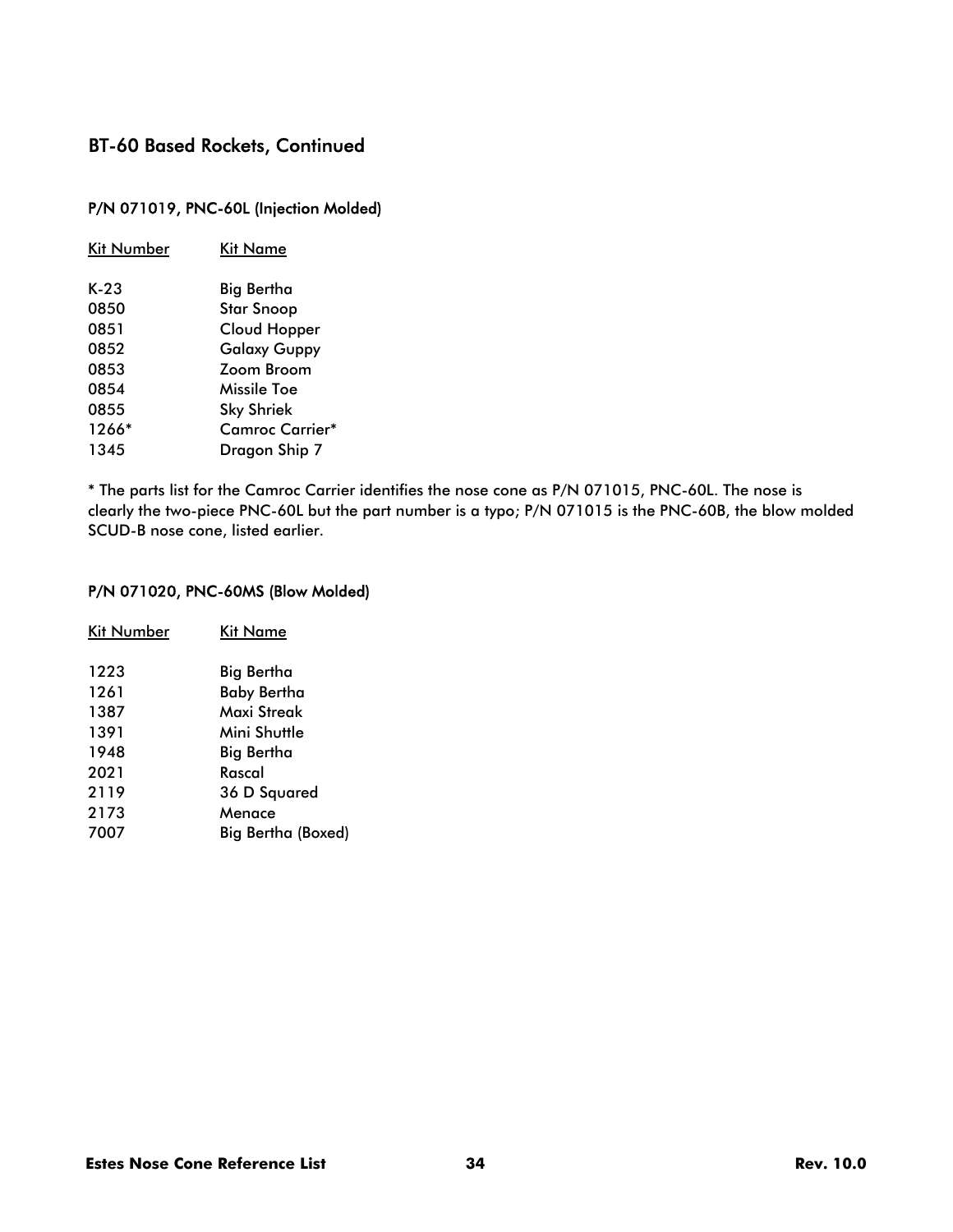### P/N 071043, PNC-60AH (Blow Molded)

| Kit Number | Kit Name                 |
|------------|--------------------------|
| K-52P      | Omega                    |
| 0651       | Der Red Max              |
| 0652       | Patriot                  |
| 1200       | Omega                    |
| 1271       | Renegade                 |
| 1295       | Mean Machine             |
| 1300       | Blue Ninja               |
| 1331       | Maxi Icarus              |
| 1339       | Patrol Cruiser Excalibur |
| 1403       | Der Big Red Max          |
| 1778       | Long John Silver         |
| 1983       | Arrow                    |
| 2031       | Army Hawk                |
| 2185       | Screamin' Mimi           |

Also issued under P/N 072608 (e.g.:# 0651 Der Red Max re-release).

### P/N 072012, (Blow Molded)

| <b>Kit Number</b> | Kit Name                      |
|-------------------|-------------------------------|
| 1385              | <b>Space Shuttle Columbia</b> |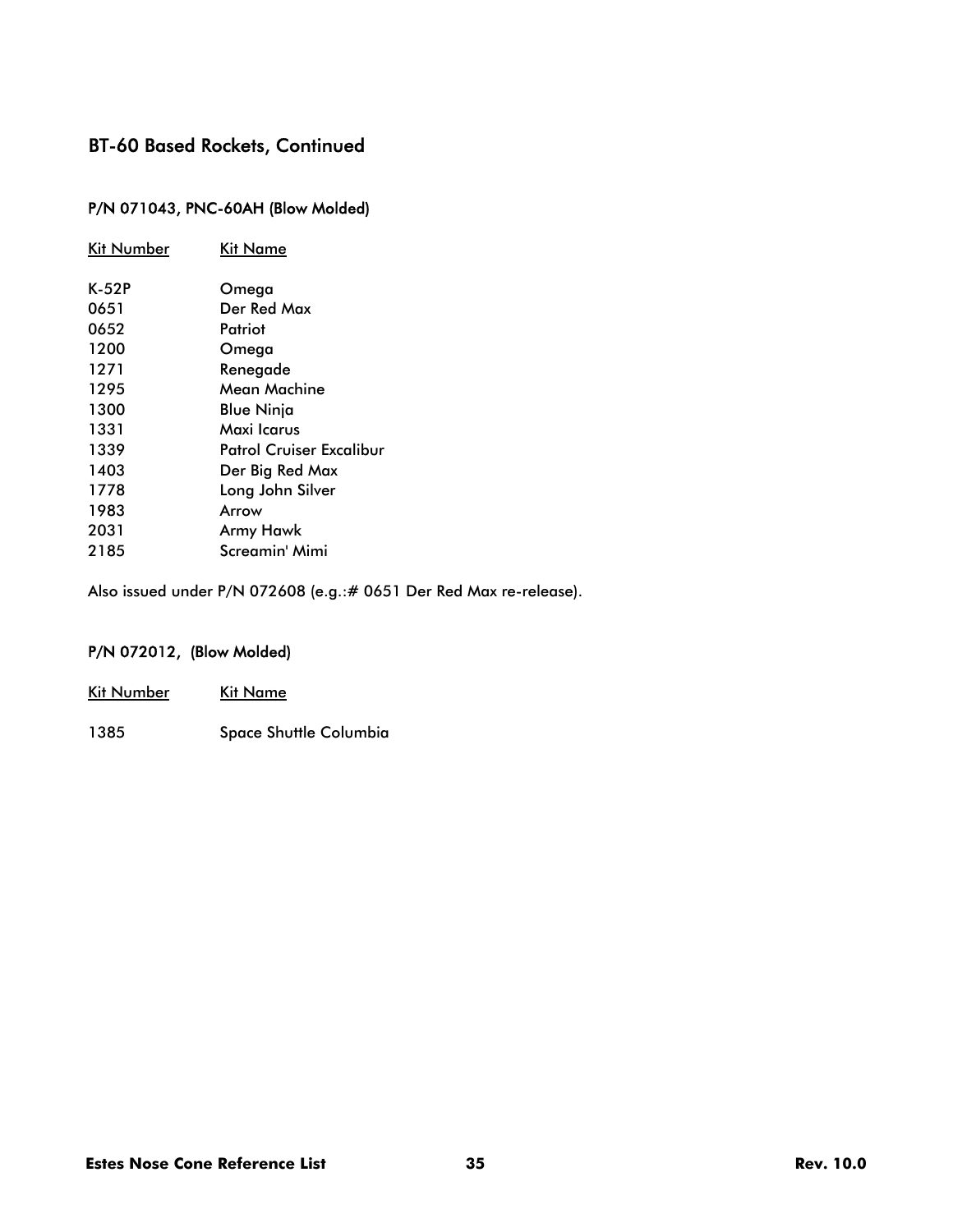### P/N 072057, PNC-60NA (Blow Molded)

| Kit Number | Kit Name                |
|------------|-------------------------|
| 1301       | <b>Storm Caster</b>     |
| 1760       | Load Star               |
| 1908       | Scrambler-2             |
| 1922       | Marauder                |
| 1944       | D-Region Tomahawk       |
| 1982       | <b>Transtar Carrier</b> |
| 2022       | Warp II                 |
| 2056       | Patriot                 |
| 2070       | Bail Out!               |
| 2086       | Tomcat                  |
| 2113       | Starbase Starcruiser    |
| 2156       | Prowler                 |
|            |                         |

### P/N 072305, PNC-60RL (Blow Molded)

| <b>Kit Number</b> | Kit Name                        |
|-------------------|---------------------------------|
| 1987              | Sentinel                        |
| 1998              | Mega Sizz'                      |
| 2014              | Firehawk                        |
| 2029              | Raven                           |
| 2032              | Magnum                          |
| 2037              | <b>National Aerospace Plane</b> |
| 2127              | Sizzler                         |
|                   |                                 |

# BT-65 Based Rockets

### P/N 070296, BNC-65AF

| Kit Number | Kit Name  |
|------------|-----------|
| K-37       | Scrambler |
| 1237       | Scrambler |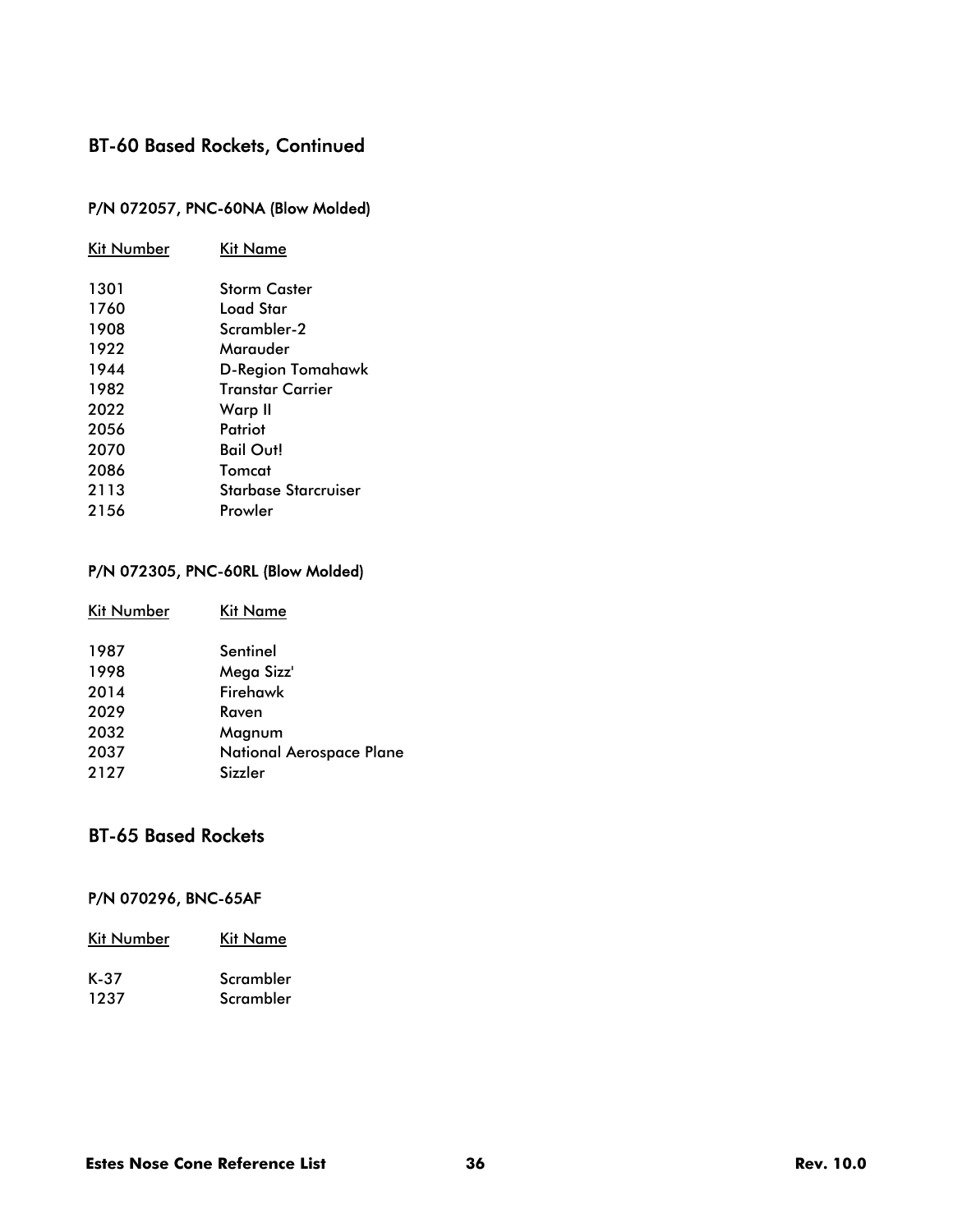# BT-67 Based Rockets

### P/N ??????, (Injection Molded)

- Kit Number Kit Name
- 1284 Space Shuttle
- ET nose. BT-67 is identical to Centuri ST-20.

### BT-70 Based Rockets

#### P/N 1422, NCK-29

| Kit Number | Kit Name      |
|------------|---------------|
| K-29       | Saturn 1b     |
| $K-30$     | Little Joe II |
| 1229       | Saturn 1b     |

### P/N ??????, (Blow Molded)

| Kit Number | Kit Name   |  |
|------------|------------|--|
| 2019       | Titan IIIE |  |

#### P/N 060558/060559, (Injection Molded)

| Kit Number | <b>Kit Name</b> |
|------------|-----------------|
|            |                 |

1246/2055 BLU-97B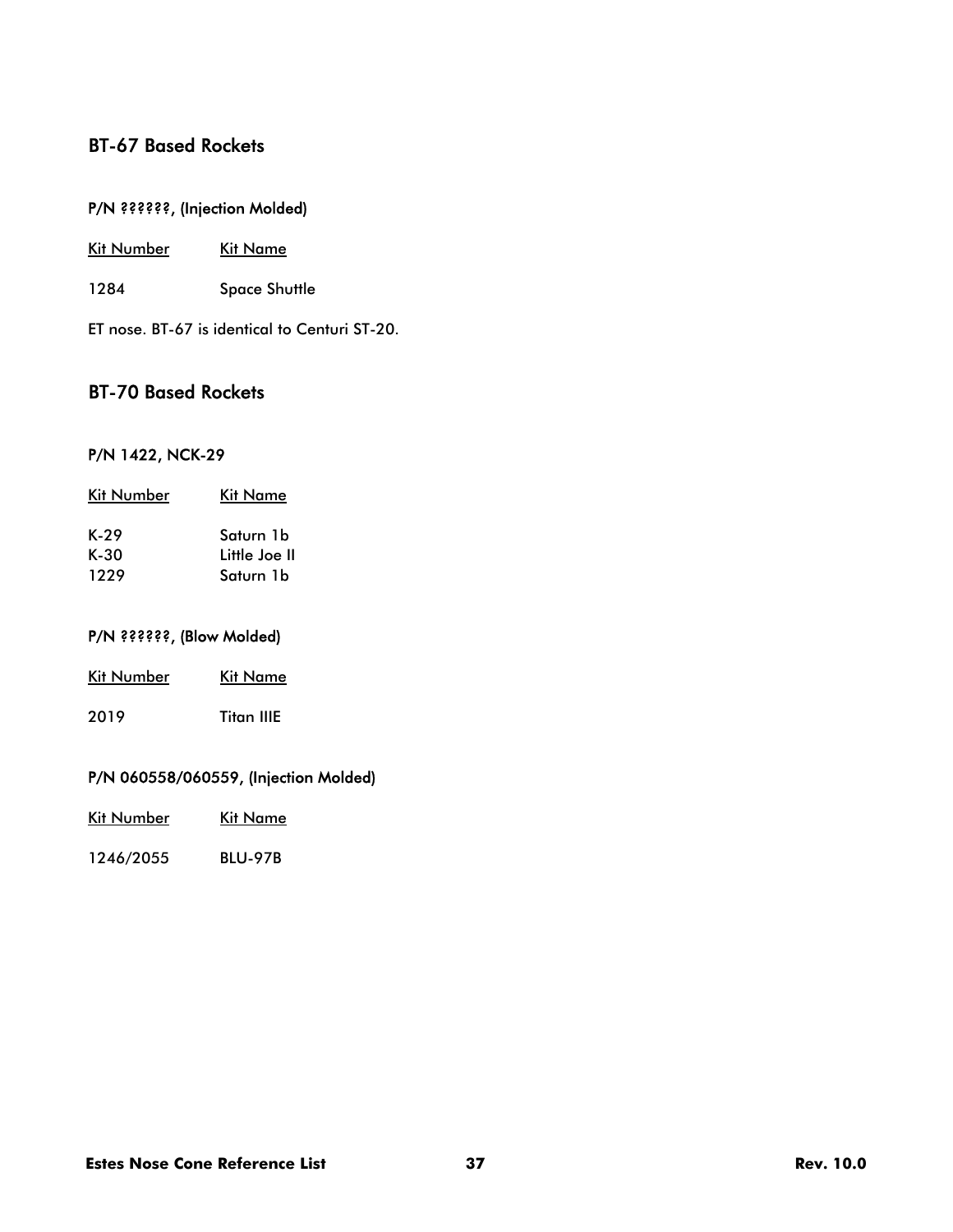## BT-80 Based Rockets

### P/N 061465, NC-80 (Blow Molded)

| <b>Kit Number</b><br><b>Kit Name</b> |
|--------------------------------------|
|--------------------------------------|

2146 Rock-It

### P/N 071035, PNC-80K (Blow Molded)

| Kit Number | Kit Name                    |
|------------|-----------------------------|
| 1291       | Maxi Alpha                  |
| 1321       | Maxi Alpha III              |
| 1326       | Colossus                    |
| 1380       | Phoenix                     |
| 1903       | Maxi Alpha III (re-release) |
| 1904       | V-2 (re-release)            |
| 1926       | $V-2$                       |
| 1951       | Executioner                 |
| 1970       | Der V-3                     |
| 2035       | Optima                      |
| 2094       | Shadow                      |
| 2188       | Canadian Arrow              |
|            |                             |

### P/N 071065, (Blow Molded)

| <b>Kit Number</b> | Kit Name         |
|-------------------|------------------|
| 1269              | Maxi Honest John |
| 2166              | Maxi Honest John |

#### P/N 072080, PNC-80BB (Blow Molded)

| Kit Number | Kit Name                      |
|------------|-------------------------------|
| 2018       | Super Big Bertha              |
| 2038       | <b>Alien Space Probe</b>      |
| 2093       | <b>Broad Sword</b>            |
| 2139       | <b>Fat Boy</b>                |
| 2165       | Super Big Bertha (re-release) |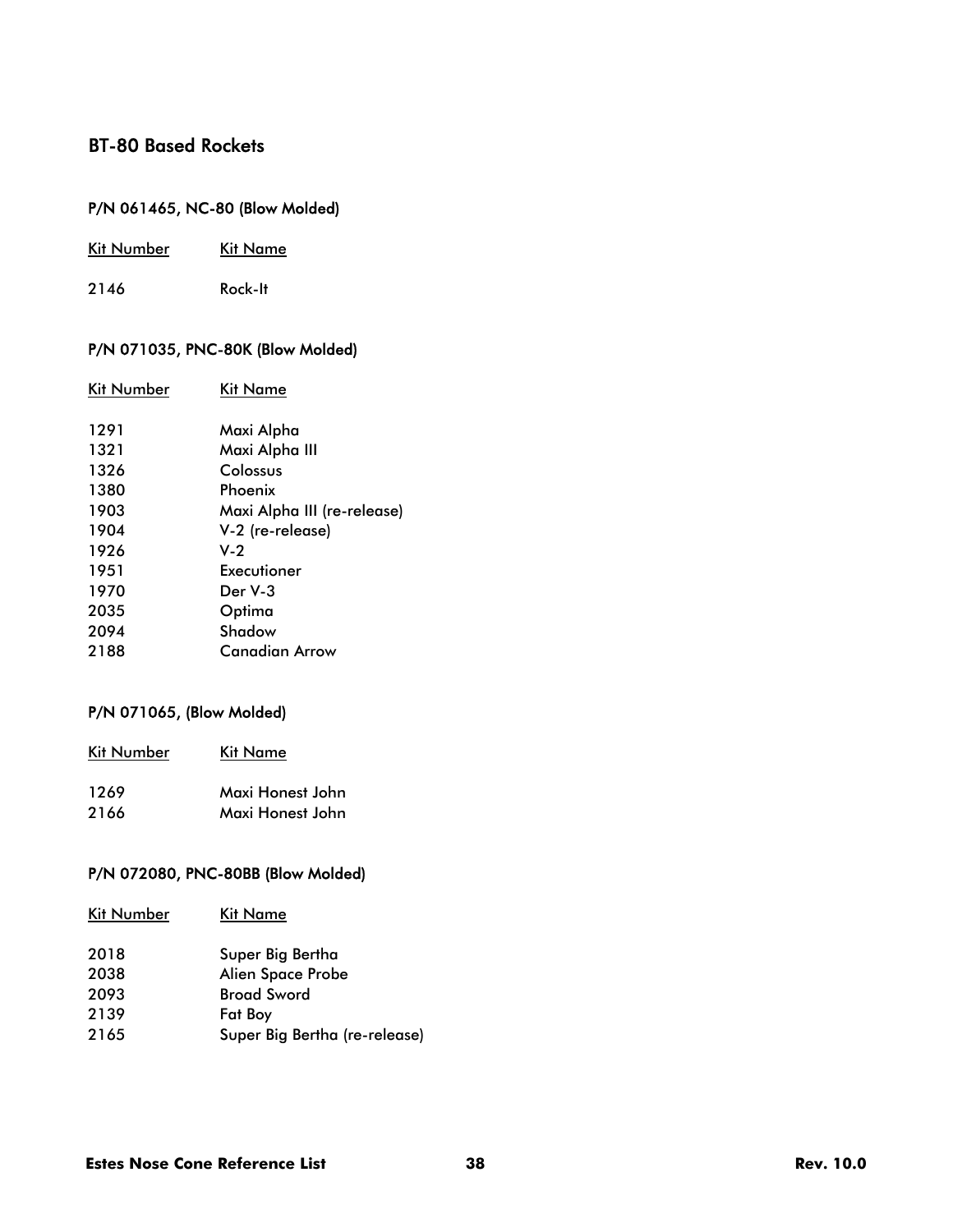### P/N 072664, PNC-80SC (Blow Molded)

- Kit Number Kit Name
- 2141 Silver Comet

### BT-101 Based Rockets

### P/N 071040/071041, (Blow Molded)

| <b>Kit Number</b> | Kit Name |
|-------------------|----------|
|                   |          |

1268 Maxi Pershing 1A

#### P/N 071050, PNC-101F (Blow Molded)

| Kit Number | Kit Name |
|------------|----------|
| 1267       | Maxi V-2 |
| $1952*$    | V-2      |

\*Issued under P/N 072607

### BT-200 Based Rockets

#### P/N 060884, PNC-200S1 (Blow Molded)

- Kit Number Kit Name
- 2191 Space Ship One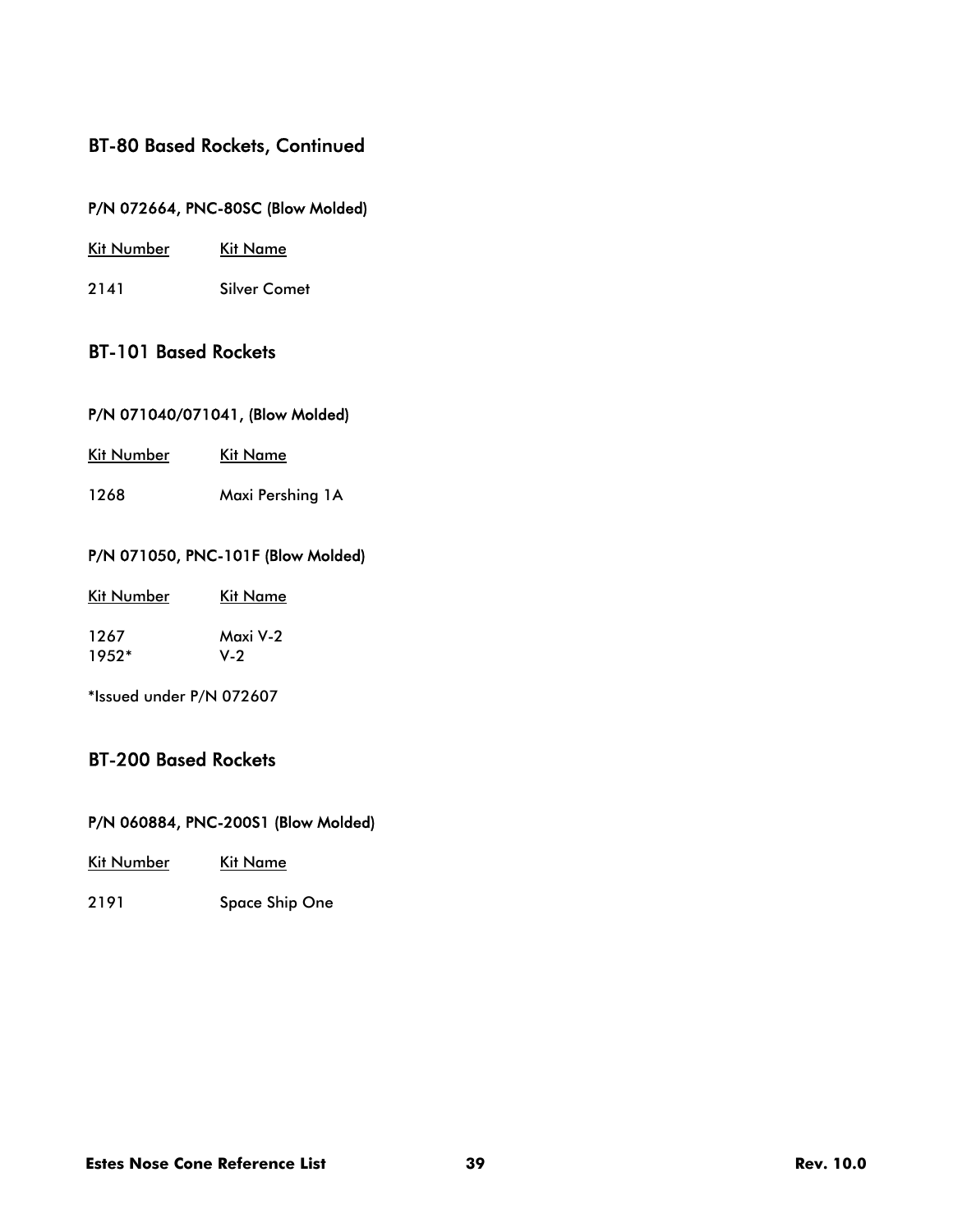### BT-321 Based Rockets

### P/N 060893, PNC-321 (Blow Molded)

- Kit Number Kit Name
- 2189 Rubicon

### BT-1800 Based Rockets

#### P/N 061740, (Blow Molded)

Kit Number Kit Name

2037 D-Region Tomahawk

### BT-1835 Based Rockets

#### P/N 072660, PNC-1835 (Blow Molded)

Kit Number Kit Name

2129 Python

The aft section of this kit is shared with the Terrier booster from kit #2083 and the aft section of kit #2149 SM-3 Seahawk.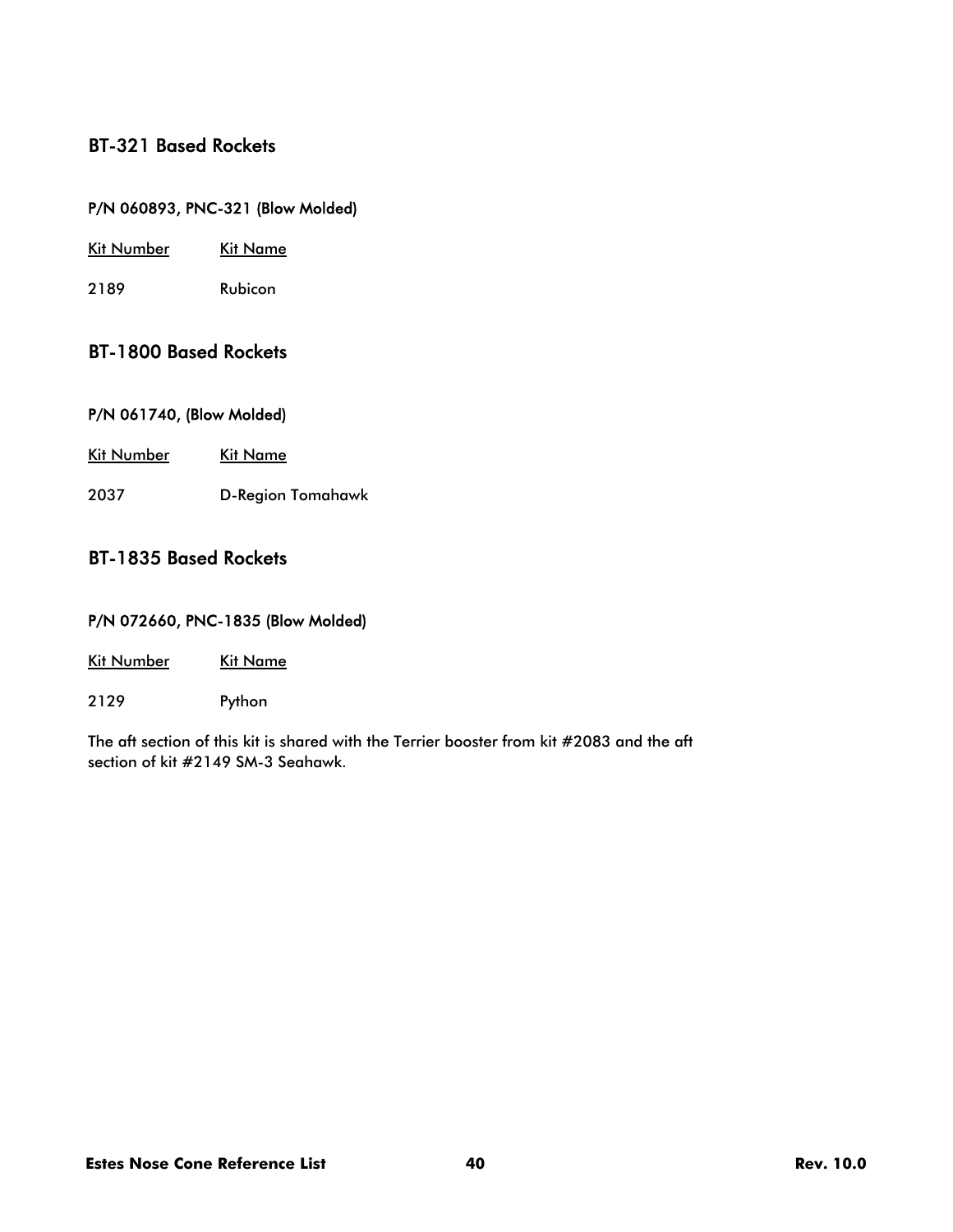### HBT-1000 Based Rockets

#### P/N 033167, (Injection Molded)

Kit Number Kit Name

2147 Star Destroyer

This nose is similar to P/N 032487, PRP-1H, found in kit #1416, Challenger I; only this nose is shorter at 3-5/8" long, and has a longer shoulder at 3/4" long.

#### P/N 061342/061343, (Injection Molded)

| Kit Number | Kit Name |
|------------|----------|
|            |          |

2123 Eggscaliber

This is a two-piece clear plastic egg capsule nose.

#### P/N 061501/061503, (Injection Molded)

| <b>Kit Number</b> | Kit Name |
|-------------------|----------|
|                   |          |

2145 Porta-Pot Shot

### HBT-1090 Based Rockets

#### P/N 072626, (Blow Molded)

- Kit Number Kit Name
- 2105 Hijax 2107 Fire Streak

This nose is a blunt ogive, 3-1/8" long, shorter than the PNC-1090 (4-5/8" long).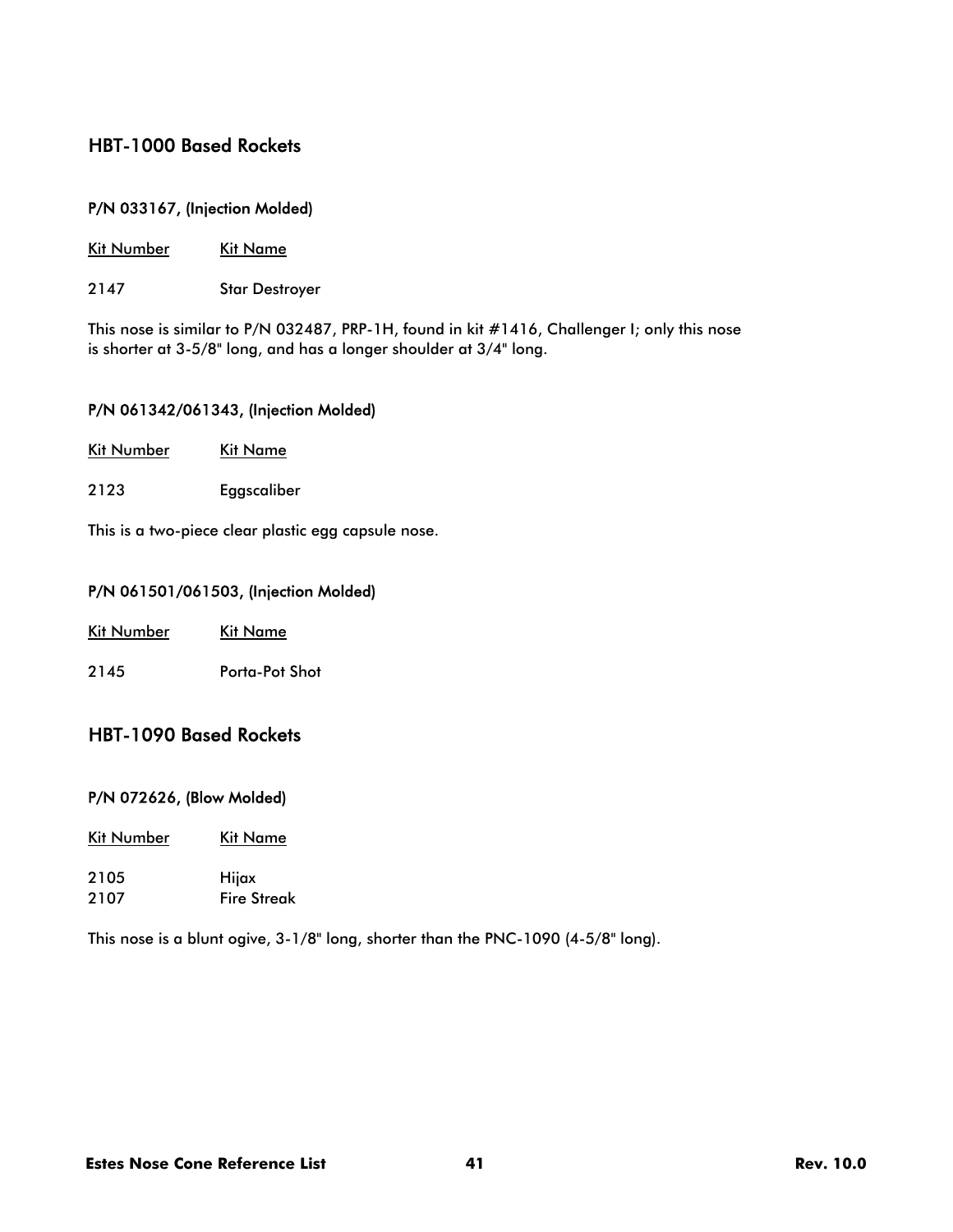#### P/N 07263X, PNC-1090 (Blow Molded)

#### P/N 07263X, PNC-1090 (Blow Molded), Continued

| Kit Number | Kit Name                   |
|------------|----------------------------|
| 2132       | <b>Banshee</b>             |
| 2137       | Flash                      |
| 2158       | <b>AGM-57X Heat Seeker</b> |
| 2169       | <b>Dragonite</b>           |
| 2182       | Wacky Wiggler              |

These kits all use the same nose (PNC-1090), issued under P/Ns 072630/072634/072636/072663 (different colors).

### HBT-2000 Based Rockets

### P/N 062115, (Blow Molded)

Kit Number Kit Name

1350 Interceptor E

### SBT-139 Based Rockets

#### P/N 071067, PNC-1287 (Blow Molded)

Kit Number Kit Name

1287 LTV Scout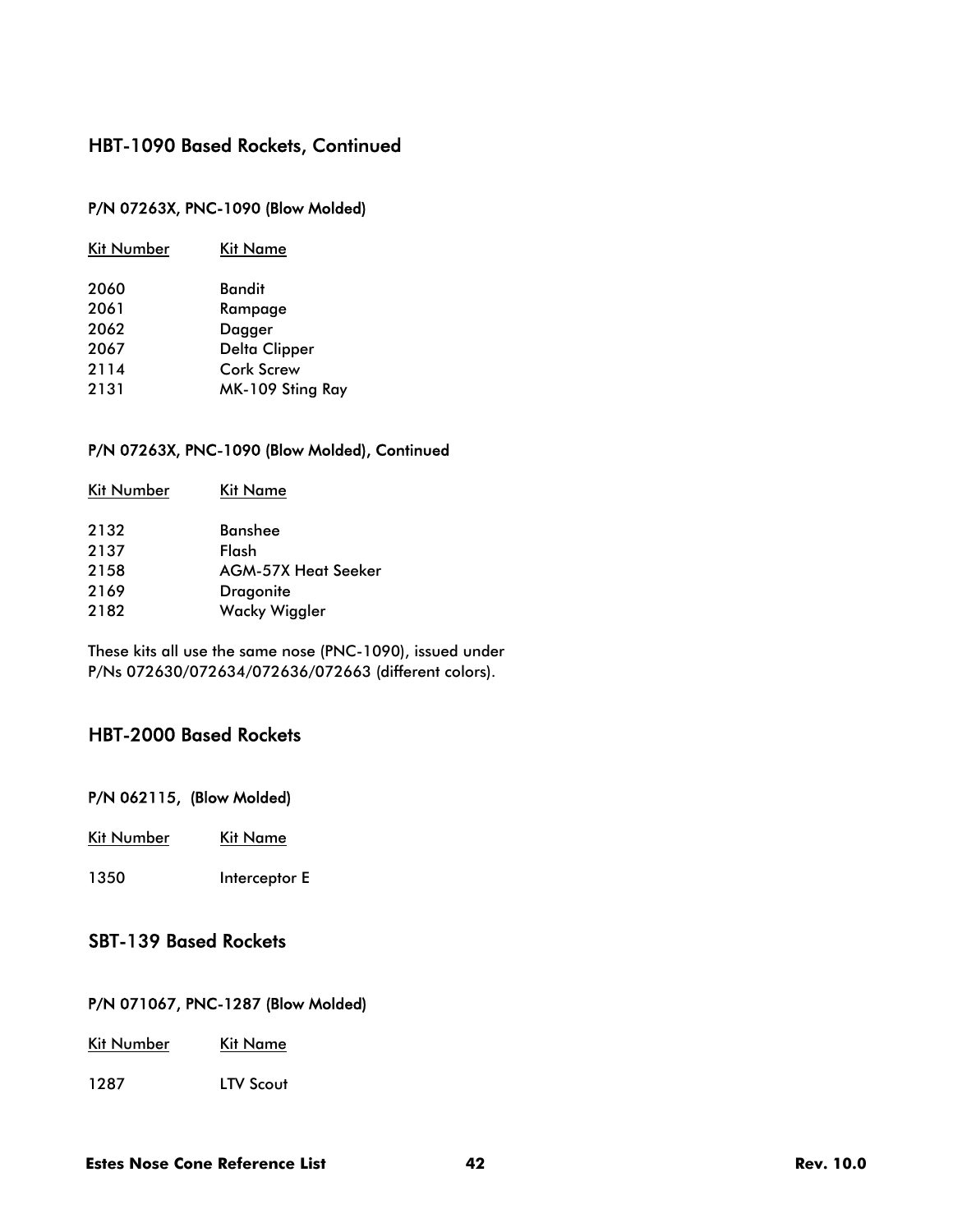### NCR BT-25 Based Rockets

#### P/N 072690, NC-25P1 (Blow Molded)

| Kit Number | Kit Name   |  |
|------------|------------|--|
| 2064*      | Impulse    |  |
| 2065*      | Maxi Force |  |

\*This nose cone is also found in the Estes/NCR Interceptor G, kit #3516.

#### P/N ?????, (Blow Molded)

| Kit Number | <b>Kit Name</b> |
|------------|-----------------|
|            |                 |

2085 Jayhawk

### NCR BT-30 Based Rockets

#### P/N 072695, NC-30P2 (Blow Molded)

| <b>Kit Number</b> | Kit Name |
|-------------------|----------|
|                   |          |

| 2066 | Patriot          |  |
|------|------------------|--|
| 2162 | <b>Big Daddy</b> |  |

This nose cone can also be found in the Estes/NCR Lance Beta, kit #3506. Note that the NCR brand designates this nose as NC-30P2, while the Estes brand designates this nose as PNC-3000A. Both use the same P/N.

### ST-10 Based Rockets

#### P/N 072102, PNC-102 (Blow Molded)

| Kit Number | Kit Name |
|------------|----------|
|            |          |

1378 Firecat

See also "BT-50 Based Rockets", P/N 072046, PNC-50U (#1915 Harpoon). This nose cone (P/N 072102) is identical to the Centuri nose in kit #KB-4, SkyLab (also designated PNC-102). It is also identical in shape to the Harpoon nose, except that the Harpoon nose has a reduced shoulder to fit the Harpoon's BT-50 body tube.